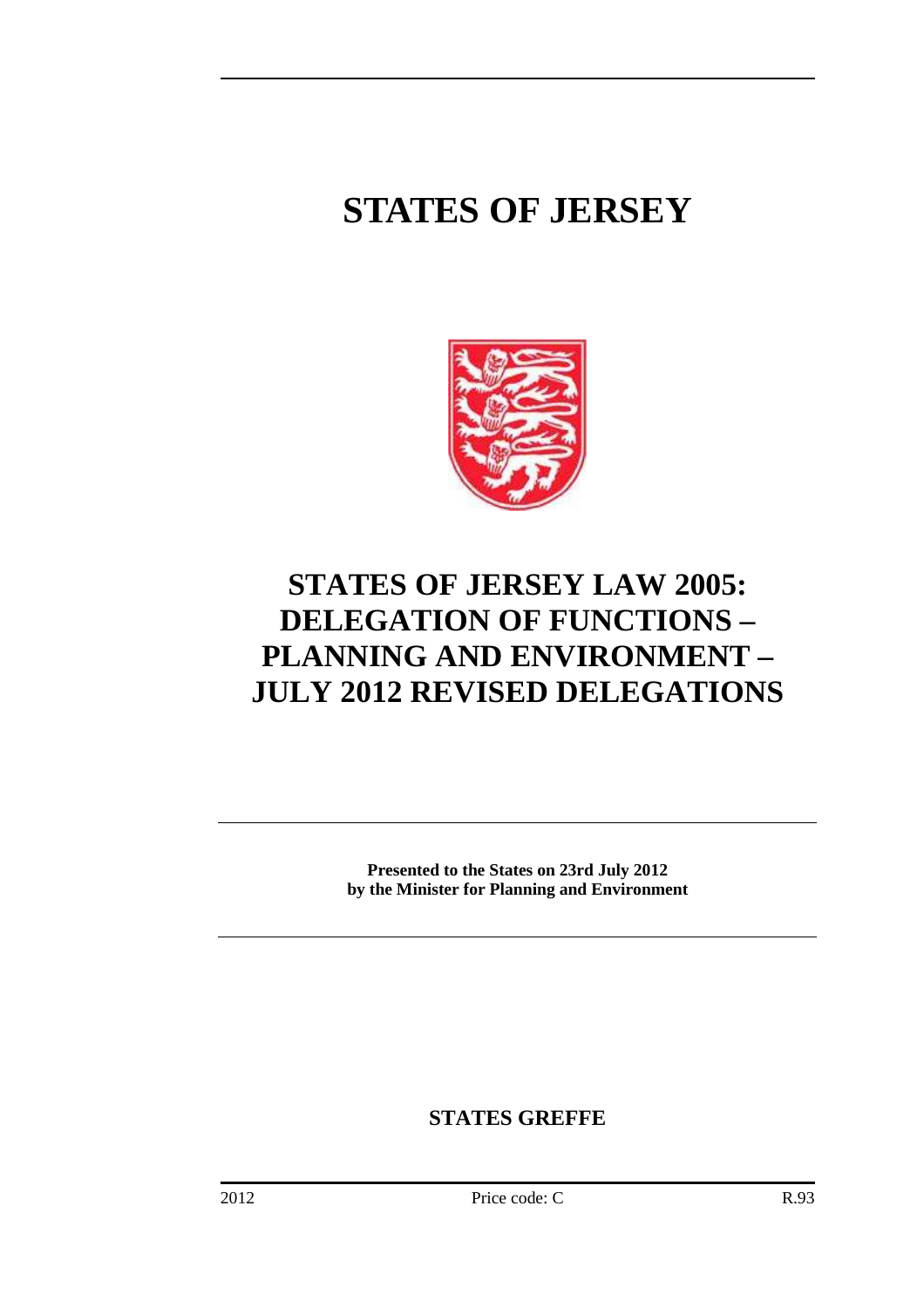#### **REPORT**

On 16th July 2012, the Minister for Planning and Environment made a Ministerial Decision delegating certain of his functions under Article 28 of the States of Jersey Law 2005 (MD-PE-2012-0076, available at www.gov.je).

Article 28 of the States of Jersey Law 2005 permits a Minister to delegate, wholly or partly, functions to an Assistant Minister or an officer.

The Law states, *inter alia* –

#### "**28 Power of Minister to delegate functions**

- (1) A Minister may delegate, wholly or partly, functions conferred upon or vested in the Minister by or under this Law or any other enactment or any enactment of the United Kingdom having effect in Jersey, to –
	- (a) one of his or her Assistant Ministers;
	- (b) an officer.
- (2) A Minister shall not delegate
	- (a) any power to make an enactment;
	- (b) any power to decide an appeal under an enactment;
	- (c) any function the delegation of which is prohibited by an enactment.
- (3) The delegation of functions by a Minister under this Article shall not prevent the Minister exercising those functions personally.
- (4) Where any licence, permit or authorization is granted in purported exercise of functions delegated under paragraph (1), no criminal proceedings shall lie against any person for any act done, or omitted to be done, in good faith and in accordance with the terms of the licence, permit or authorization, by reason that the functions had not been delegated, or that any requirement attached to the delegation of the functions had not been complied with.
- (5) In this Article –

"Minister" includes the Chief Minister;

"officer" means a States' employee within the meaning of the Employment of States of Jersey Employees (Jersey) Law 2005 and includes a member of the States of Jersey Police Force and an officer appointed under paragraph 1(1) of Part 1 of Schedule 2 to the Immigration Act 1971 as extended to Jersey by the Immigration (Jersey) Order 1993.

(6) The States may by Regulations amend the definition "officer" in paragraph (5)."

The terms of the delegations, and the legislation under which those delegations were made, were recorded in a Report attached to the Ministerial Decision, as shown below –

------------------------------------------------------------------------------------------------------------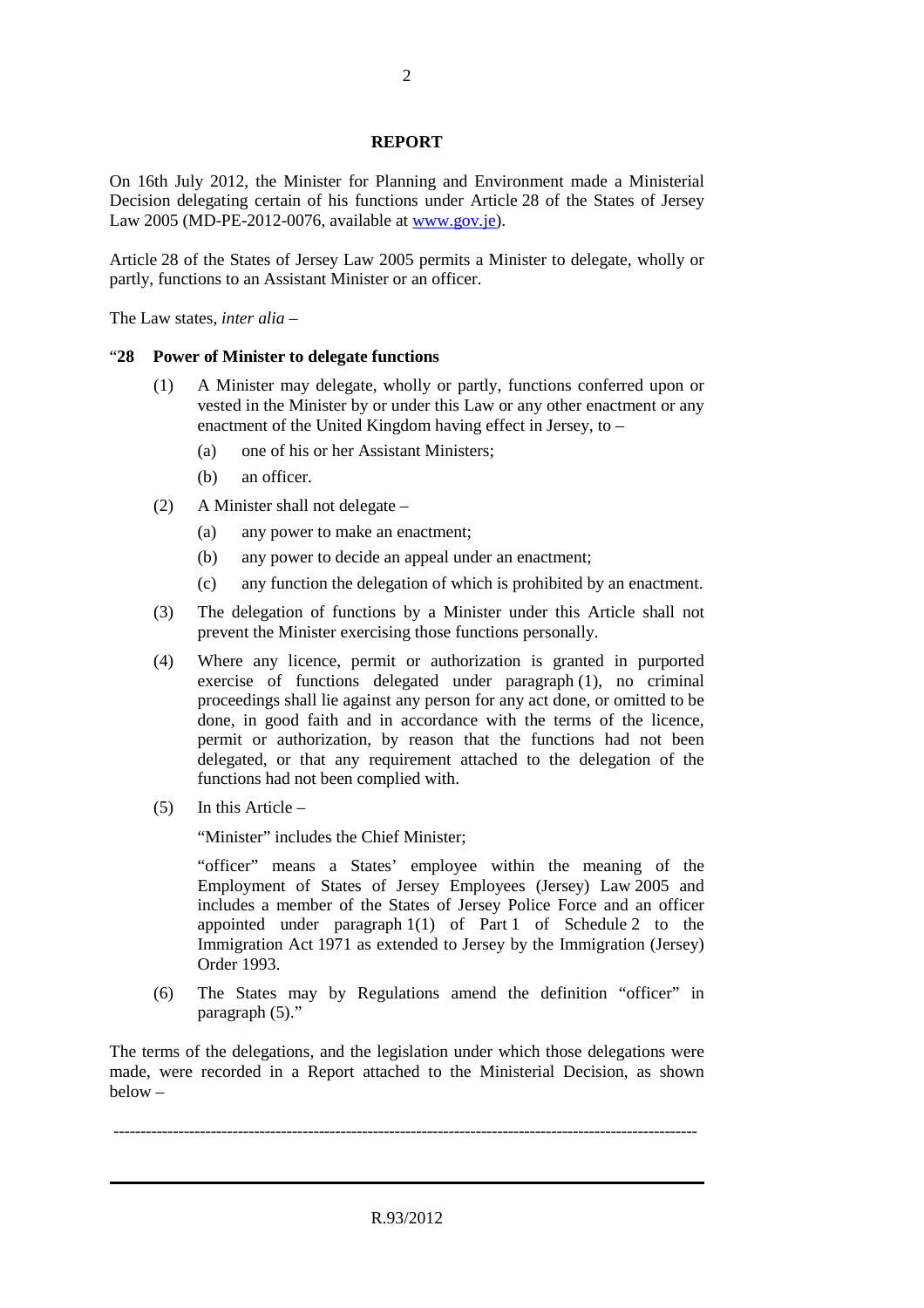## **Scheme of Delegation for the Minister for Planning and Environment July 2012**

## **1. By virtue of the power conferred on him by Article 28(1) of the States of Jersey Law 2005 the Minister has delegated to the Assistant Minister the following functions conferred upon or vested in him:**

- 1.1 The lodging of a Proposition "au Greffe" in accordance with the Standing Orders of the States of Jersey (Standing Order 19(c) refers).
- 1.2 The presentation of Reports or Comments to the States Assembly in accordance with the Standing Orders of the States of Jersey (Standing Order 35(1)(b) refers).
- 1.3 Where the Minister has indicated, for whatever reason, to the Assistant Minister that making any such decision is appropriate.
- **2. By virtue of the power conferred on him by Article 28(1) of the States of Jersey Law 2005 and Article 9A of the Planning and Building (Jersey) Law 2002, the Minister has delegated the following functions conferred upon or vested in him:**

| Legislation                                         | <b>Detail/Involves</b>                                                                                                                                                                                       | <b>Delegated to whom</b>                                                                                                       |
|-----------------------------------------------------|--------------------------------------------------------------------------------------------------------------------------------------------------------------------------------------------------------------|--------------------------------------------------------------------------------------------------------------------------------|
| <b>Planning and Building (Jersey) Law 2002</b>      |                                                                                                                                                                                                              |                                                                                                                                |
|                                                     | APPLICATIONS FOR PLANNING PERMISSION                                                                                                                                                                         |                                                                                                                                |
| Article 9(5)<br>Article 9(6)                        | Determining that an application has been<br>properly made, that sufficient information<br>is accompanying the application, and that<br>if this is not the case that the application<br>can be refused.       | <b>Planning Applications</b><br>$\bullet$<br>Panel<br>Chief Officer – Planning<br>and Environment<br>Directors of Planning and |
| Article $11(3)$                                     | Determining that an application has been<br>publicized in accordance with the<br>Planning and Building (Application<br>Publication) (Jersey) Order 2006.                                                     | Development Control and<br>Policy and Projects<br>Principal Planners and<br>$\bullet$<br>Principal Historic                    |
| Article $11(4)$                                     | Taking into account representations<br>received in connection with a planning<br>application.                                                                                                                | <b>Environment Officer</b><br>Senior Planners and<br><b>Assistant Senior Planners</b>                                          |
| Article $11(5)$                                     | Requiring evidence to demonstrate that an<br>application for planning permission has<br>been publicized or notified in the<br>appropriate manner.                                                            |                                                                                                                                |
| Article $11(6)$                                     | Provision of a copy of any part of an<br>application for consideration or comment.                                                                                                                           |                                                                                                                                |
| Article $13(1)$<br>Article 13(2)<br>Article $13(3)$ | Determination as to whether an<br>application for planning permission<br>should be the subject of an Environmental<br>Impact Assessment (EIA) and<br>consideration of applications<br>accompanied by an EIA. |                                                                                                                                |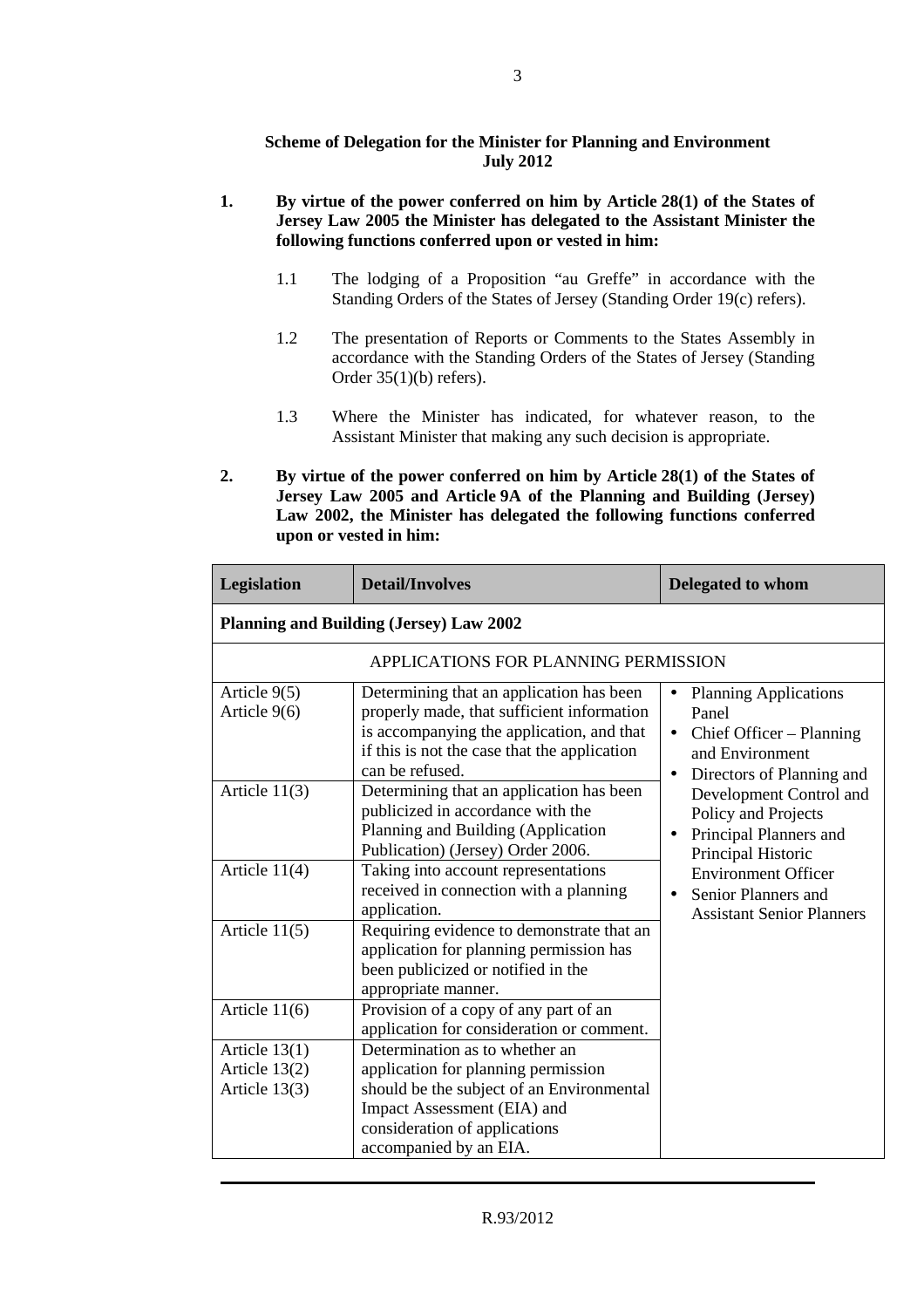| Legislation       | <b>Detail/Involves</b>                                                                                                                                                                                                                                                        | Delegated to whom                                                                                                                                                                                            |
|-------------------|-------------------------------------------------------------------------------------------------------------------------------------------------------------------------------------------------------------------------------------------------------------------------------|--------------------------------------------------------------------------------------------------------------------------------------------------------------------------------------------------------------|
| Article 14        | Consideration of any comments received<br>from the relevant Highway Authority (if<br>any) in respect of any effect any<br>development might have on highway<br>safety.                                                                                                        | <b>Planning Applications</b><br>٠<br>Panel<br>Chief Officer - Planning<br>$\bullet$<br>and Environment<br>Directors of Planning and                                                                          |
| Article 15        | Consideration of any comments received<br>from the Minister for Economic<br>Development in respect of any effect any<br>development might have on the harbours<br>or airport.                                                                                                 | Development Control and<br>Policy and Projects<br>Principal Planners,<br>$\bullet$<br>Principal Historic<br><b>Environment Officer</b>                                                                       |
| Article 16        | Consideration of any comments received<br>from the Minister for Transport and<br>Technical Services in respect of any effect<br>any development might have on the<br>sewerage or drainage systems, flood<br>defence works, surface water issues or<br>water quality.          | Senior Planners and<br>$\bullet$<br><b>Assistant Senior Planners</b>                                                                                                                                         |
| Article 17        | Consideration of any comments received<br>from any Minister or other body created<br>by statute who has an interest in an<br>application for planning permission.                                                                                                             |                                                                                                                                                                                                              |
| Article 19        | Granting of planning permission either                                                                                                                                                                                                                                        |                                                                                                                                                                                                              |
| (save for         | without conditions or subject to                                                                                                                                                                                                                                              |                                                                                                                                                                                                              |
| Article $19(3)$ ) | conditions following the submission of an<br>application.                                                                                                                                                                                                                     |                                                                                                                                                                                                              |
| Article 19(3)     | Grant of planning permission inconsistent<br>with the Island Plan.                                                                                                                                                                                                            | <b>Planning Applications</b><br>$\bullet$<br>Panel                                                                                                                                                           |
| Article 20        | Grant of planning permission for a<br>development already undertaken<br>following the submission of an<br>application.<br>Grant of planning permission for a<br>development that does not accord with a<br>condition attached to a previously granted<br>planning permission. | • Planning Applications<br>Panel<br>Chief Officer – Planning<br>٠<br>and Environment<br>Directors of Planning and<br>٠<br>Development Control and<br>Policy and Projects<br>Principal Planners,<br>$\bullet$ |
| Article 21        | Variation of a condition attached to a<br>previously granted planning permission<br>following an application to vary the<br>condition.                                                                                                                                        | Principal Historic<br><b>Environment Officer</b><br>Senior Planners and<br>$\bullet$<br><b>Assistant Senior Planners</b>                                                                                     |
| Article 22        | The giving of reasons for the grant or<br>refusal of an application for planning<br>permission.                                                                                                                                                                               |                                                                                                                                                                                                              |
| Article 23        | The attaching of appropriate conditions to<br>any grant of planning permission.                                                                                                                                                                                               |                                                                                                                                                                                                              |
| Article 26        | Termination of a planning permission                                                                                                                                                                                                                                          |                                                                                                                                                                                                              |
|                   | which has been commenced but not                                                                                                                                                                                                                                              |                                                                                                                                                                                                              |
|                   | completed by reference to time limit.                                                                                                                                                                                                                                         |                                                                                                                                                                                                              |
| Article 28        | Provision of a certificate of completion of                                                                                                                                                                                                                                   |                                                                                                                                                                                                              |
|                   | a development.                                                                                                                                                                                                                                                                |                                                                                                                                                                                                              |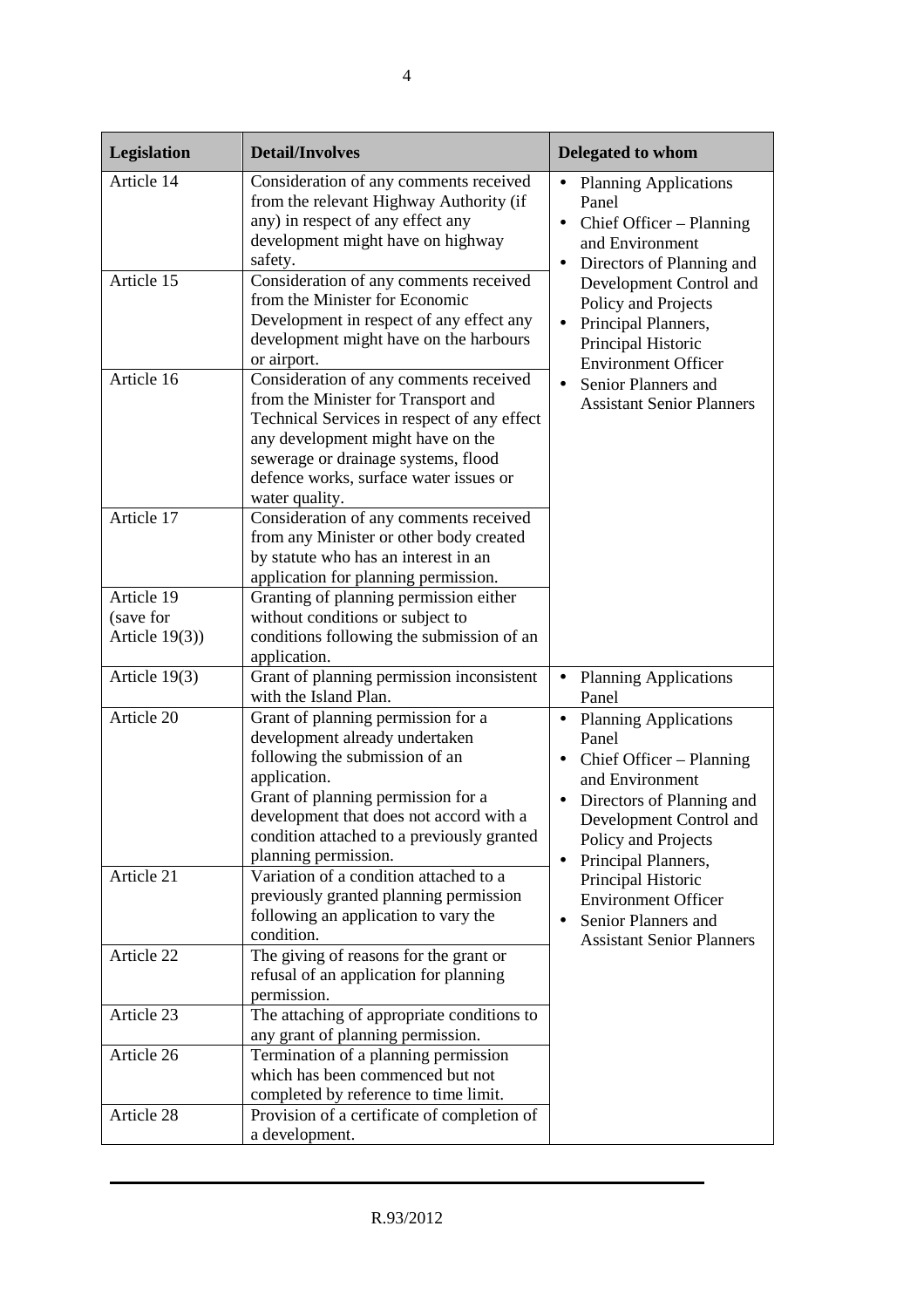| <b>Legislation</b>                                                   | <b>Detail/Involves</b>                                                                                                                            | Delegated to whom                                                                                                                                                            |
|----------------------------------------------------------------------|---------------------------------------------------------------------------------------------------------------------------------------------------|------------------------------------------------------------------------------------------------------------------------------------------------------------------------------|
| APPLICATIONS FOR BUILDING PERMISSION<br>(BUILDING BYE-LAWS APPROVAL) |                                                                                                                                                   |                                                                                                                                                                              |
| Article 34(4)                                                        | Refusal of an application for building<br>permission on the basis of appropriate<br>details not being submitted.                                  | Chief Officer - Planning<br>and Environment<br>Director of Building<br>$\bullet$                                                                                             |
| Article $35(2)$                                                      | Granting of building permission that is<br>inconsistent with the Building Bye-Laws.                                                               | Control                                                                                                                                                                      |
| Article $35(3)$ & $(4)$                                              | Granting or refusal of building permission<br>(Building Bye-Laws).                                                                                | Chief Officer - Planning<br>$\bullet$<br>and Environment                                                                                                                     |
| Article 36                                                           | Giving of reasons for the refusal of<br>building permission (Building Bye-Laws).                                                                  | Director of Building<br>Control<br>Directors of Planning and<br>$\bullet$<br>Development Control and<br>Planning Policy and<br>Projects<br><b>Principal Building Control</b> |
|                                                                      |                                                                                                                                                   | Surveyors<br>Senior Building Control<br>Surveyors<br><b>Building Control</b><br>Surveyors                                                                                    |
|                                                                      | ENFORCEMENT OF PLANNING AND BUILDING CONTROLS                                                                                                     |                                                                                                                                                                              |
| Article 40                                                           | Service of an Enforcement Notice where<br>there has been a breach of Development<br><b>Controls (Planning Controls and Building</b><br>Controls). | <b>Planning Applications</b><br>$\bullet$<br>Panel<br>Chief Officer – Planning<br>and Environment                                                                            |
| Article 42                                                           | Variation or withdrawal of an<br>Enforcement Notice.                                                                                              | Directors of Building<br>Control, Planning and                                                                                                                               |
| Article 45                                                           | Service, alteration or withdrawal of a Stop<br>Notice.                                                                                            | Development Control and<br>Planning Policy and                                                                                                                               |
| Article 47                                                           | Service of an Enforcement Notice in<br>respect of non-compliance with a<br>condition attached to a planning or<br>building permission.            | Projects<br>Principal Planners,<br>Principal Historic<br><b>Environment Officer and</b><br>Principal Building Control<br>Surveyors                                           |
| SITES OF SPECIAL INTEREST                                            |                                                                                                                                                   |                                                                                                                                                                              |
| Article 51                                                           | Maintenance of a List of Sites of Special<br>Interest.                                                                                            | Chief Officer – Planning<br>$\bullet$<br>and Environment                                                                                                                     |
| Article 52                                                           | Adding or removing of a building or place<br>on the List of Sites of Special Interest.                                                            | Director of Planning<br><b>Assistant Directors of</b>                                                                                                                        |
| Article 53                                                           | Provisional Listing of a building or place.                                                                                                       | Planning<br>Principal Planners,<br>$\bullet$<br>Principal Historic<br><b>Environment Officer</b><br>Director of Environment                                                  |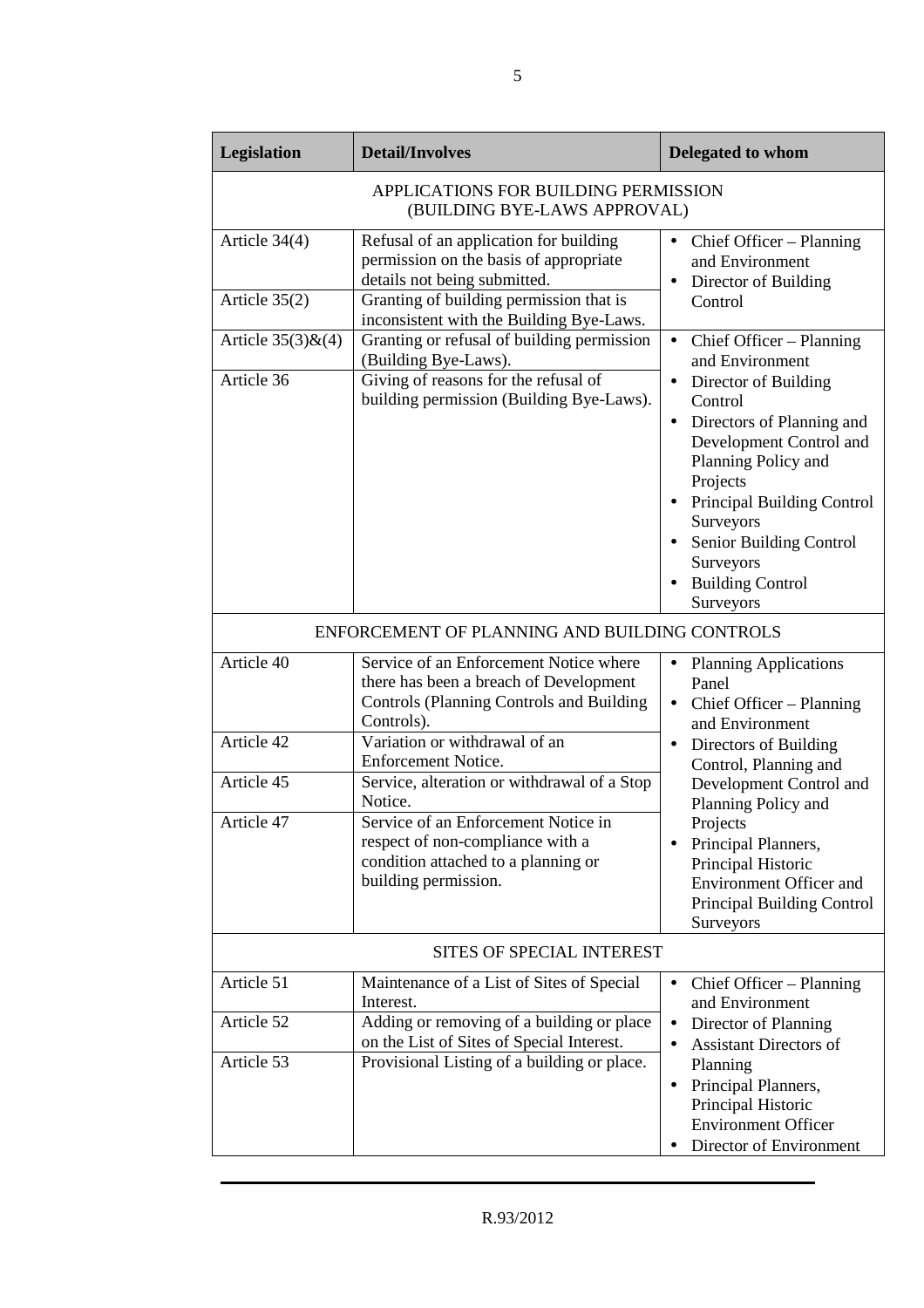| Legislation                      | <b>Detail/Involves</b>                                                                                                                       | <b>Delegated to whom</b>                                                                                                                                                                                                                                                                                                                                                                                                                                                                                                                                                                                    |
|----------------------------------|----------------------------------------------------------------------------------------------------------------------------------------------|-------------------------------------------------------------------------------------------------------------------------------------------------------------------------------------------------------------------------------------------------------------------------------------------------------------------------------------------------------------------------------------------------------------------------------------------------------------------------------------------------------------------------------------------------------------------------------------------------------------|
|                                  |                                                                                                                                              | Director, Environmental<br>$\bullet$<br>Management and Rural<br>Economy<br>Principal Ecologist                                                                                                                                                                                                                                                                                                                                                                                                                                                                                                              |
| Article $54(2)(a)$               | Grant of permission to carry out works to<br>an SSI which, whilst not amounting to<br>development, would affect the character<br>of the SSI. | <b>Planning Applications</b><br>$\bullet$<br>Panel<br>Chief Officer – Planning<br>$\bullet$<br>and Environment<br>Principal Planners,<br>Principal Historic<br><b>Environment Officer</b><br>Senior Planners and<br>$\bullet$<br><b>Assistant Senior Planners</b><br>Director of Environment<br>Director, Environmental<br>٠<br>Management and Rural<br>Economy<br>Principal Ecologist<br>$\bullet$                                                                                                                                                                                                         |
| Article 55(3)                    | This relates to allowing activities which<br>are restricted on SSIs.                                                                         | <b>Planning Applications</b><br>$\bullet$<br>Panel<br>Chief Officer – Planning<br>$\bullet$<br>and Environment<br>In relation to those activities<br>indicated in Article $55(1)(a)$<br>and (b)<br>• Directors of Planning and<br>Development Control and<br>Policy and Projects<br>Principal Historic<br>$\bullet$<br><b>Environment Officer</b><br>In relation to those activities<br>indicated in Article $55(1)(c)$<br>(relating to those activities<br>stipulated in Article $55(2)$ )<br>Director of Environment<br>Director, Environmental<br>Management and Rural<br>Economy<br>Principal Ecologist |
|                                  | PROTECTED TREES                                                                                                                              |                                                                                                                                                                                                                                                                                                                                                                                                                                                                                                                                                                                                             |
| Article 58<br>Article 59         | Maintenance of a List of Protected Trees.<br>Adding or removing a tree on the List of<br>Protected Trees.                                    | <b>Planning Applications</b><br>$\bullet$<br>Panel<br>Chief Officer - Planning<br>$\bullet$                                                                                                                                                                                                                                                                                                                                                                                                                                                                                                                 |
| Article 60<br>Article $61(1)(a)$ | Provisional listing of trees.<br>Grant of permission to carry out works to<br>a Protected Tree.                                              | and Environment<br>Principal Planners,<br>$\bullet$<br>Principal Historic<br><b>Environment Officer</b><br>Senior Planners and                                                                                                                                                                                                                                                                                                                                                                                                                                                                              |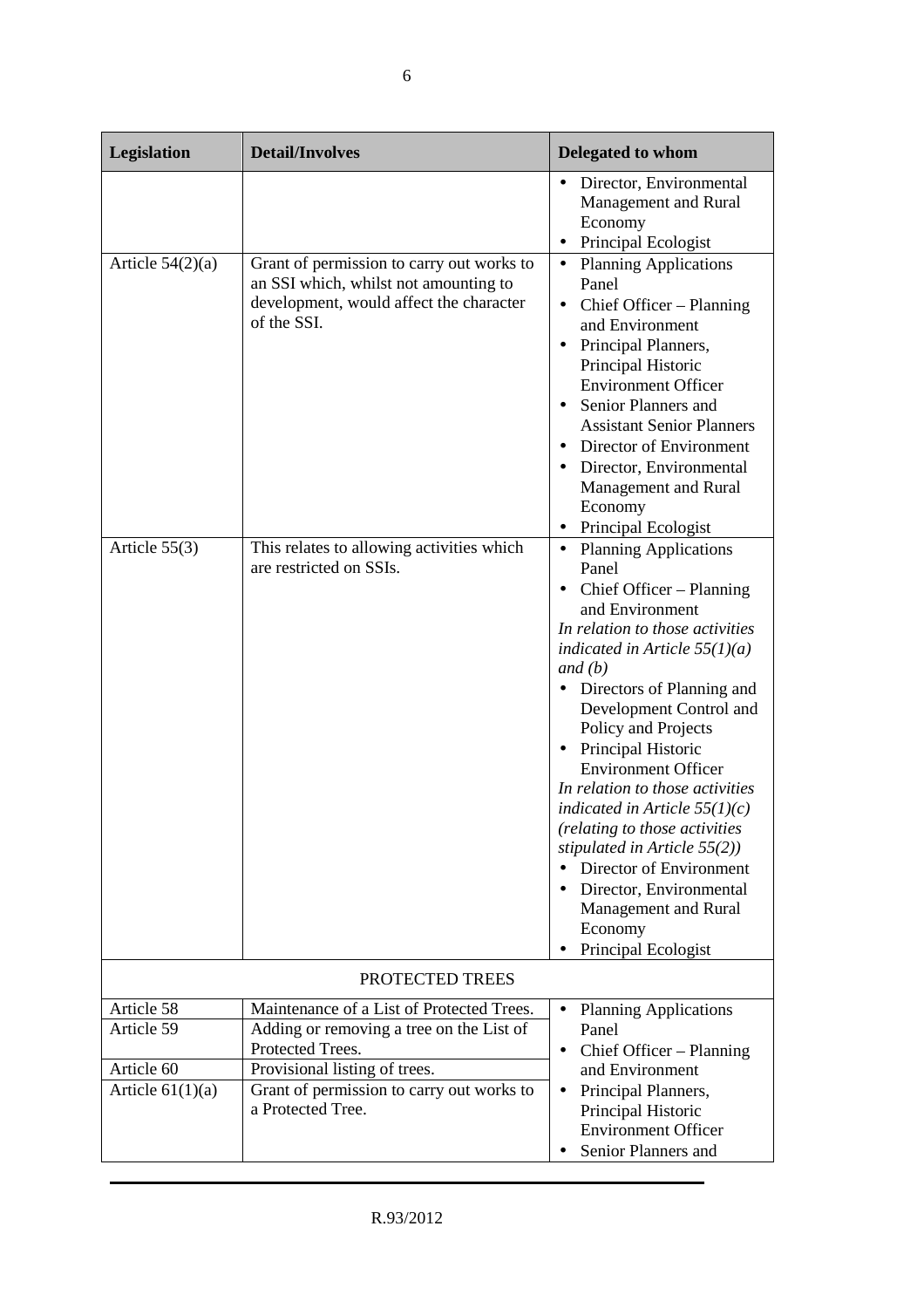| <b>Legislation</b>       | <b>Detail/Involves</b>                                                                                                   | <b>Delegated to whom</b>                                                                                                                                                                                                                                                                        |
|--------------------------|--------------------------------------------------------------------------------------------------------------------------|-------------------------------------------------------------------------------------------------------------------------------------------------------------------------------------------------------------------------------------------------------------------------------------------------|
|                          |                                                                                                                          | <b>Assistant Senior Planners</b><br>Director of Environment<br>Director, Environmental<br>Management and Rural<br>Economy<br>Principal Ecologist                                                                                                                                                |
|                          | <b>DANGEROUS STRUCTURES</b>                                                                                              |                                                                                                                                                                                                                                                                                                 |
| Article 66<br>Article 68 | Serving of a dangerous building notice.<br>Variation or withdrawal of a dangerous<br>building notice.                    | Chief Officer – Planning<br>$\bullet$<br>and Environment<br>Directors of Planning and<br>$\bullet$                                                                                                                                                                                              |
| Article 71               | Immediate action to ensure safety of a<br>building: this includes powers of entry to<br>carry out any such works.        | Development Control,<br>Planning Policy and<br>Projects and Building<br>Control<br>Principal Building Control<br>Surveyors<br>Senior Building Control<br>Surveyors<br><b>Building Control</b><br>Surveyors                                                                                      |
|                          | PLANNING OBLIGATION AGREEMENTS                                                                                           |                                                                                                                                                                                                                                                                                                 |
| Article 25               | Entering into a Planning Obligation and<br>modifying or discharging all or part of the<br>obligations of that Agreement. | Chief Officer – Planning<br>$\bullet$<br>and Environment<br>• Directors of Planning and<br>Development Control and<br>Planning Policy and<br>Projects                                                                                                                                           |
|                          | <b>CARAVANS</b>                                                                                                          |                                                                                                                                                                                                                                                                                                 |
| Article 99               | Permission to import a caravan,<br>campervan or any other vehicle with<br>sleeping accommodation, etc.                   | <b>Planning Applications</b><br>$\bullet$<br>Panel<br>Chief Officer – Planning                                                                                                                                                                                                                  |
| Article 101              | Attaching of conditions to the importation<br>of a caravan, etc.                                                         | and Environment<br>Directors of Planning and<br>$\bullet$<br>Development Control and<br>Planning Policy and<br>Projects<br>Principal Planners and<br>Principal Historic<br><b>Environment Officer</b><br>Senior Planners and<br><b>Assistant Senior Planners</b><br><b>Enforcement Officers</b> |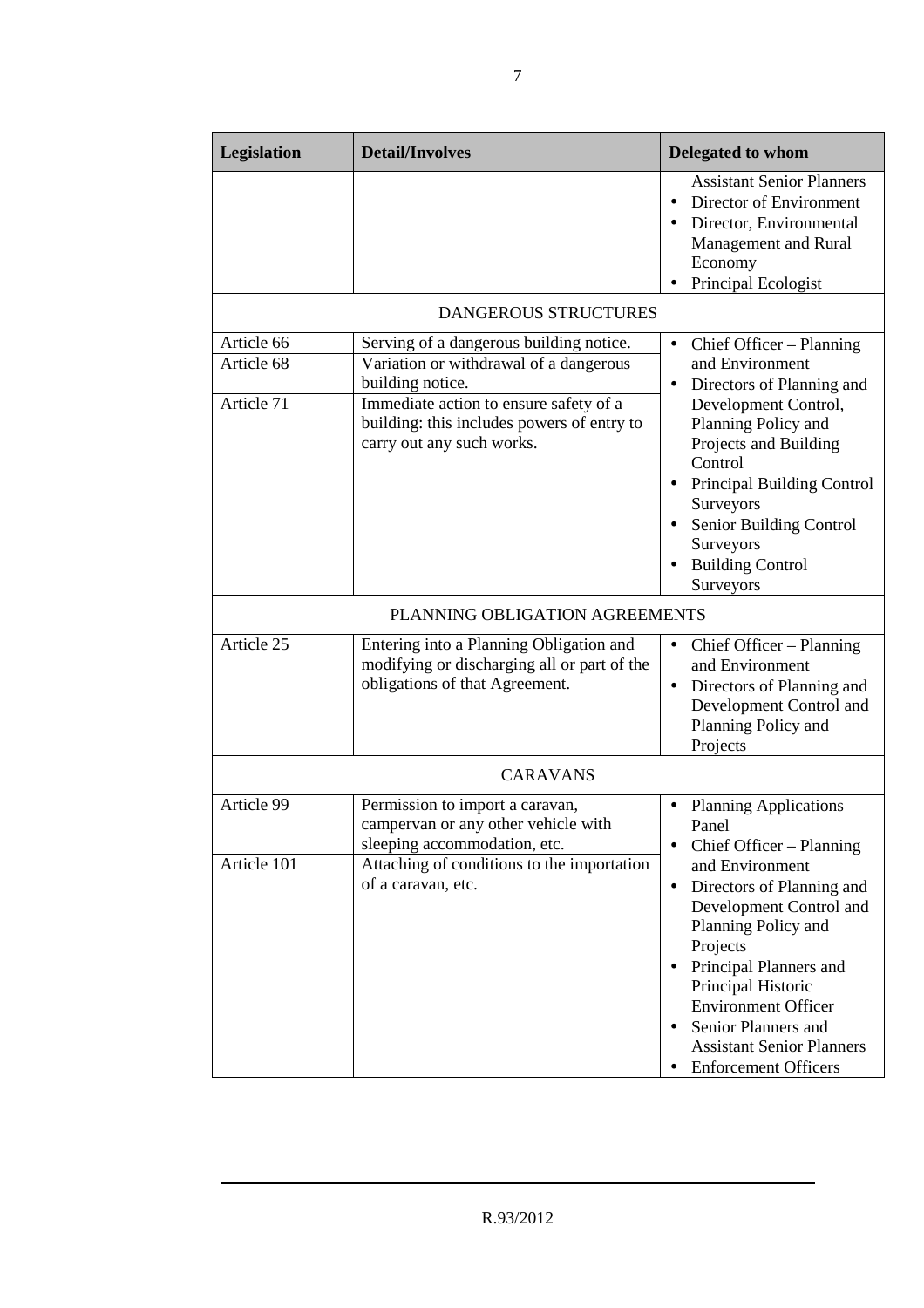| Legislation                                                                                                                                           | <b>Detail/Involves</b>                                                                                                                                                               | <b>Delegated to whom</b>                                                                                                                                                                                                                                                                   |
|-------------------------------------------------------------------------------------------------------------------------------------------------------|--------------------------------------------------------------------------------------------------------------------------------------------------------------------------------------|--------------------------------------------------------------------------------------------------------------------------------------------------------------------------------------------------------------------------------------------------------------------------------------------|
|                                                                                                                                                       | ENVIRONMENTAL IMPACT ASSESSMENTS                                                                                                                                                     |                                                                                                                                                                                                                                                                                            |
|                                                                                                                                                       | <b>Planning and Building (Environmental Impact) (Jersey) Order 2006</b>                                                                                                              |                                                                                                                                                                                                                                                                                            |
| Article 3<br>Article 4                                                                                                                                | Whether an environmental impact<br>statement is required.<br>What information (the Scope) should be<br>provided in an environmental impact<br>statement.                             | Chief Officer – Planning<br>$\bullet$<br>and Environment<br>Directors of Planning and<br>$\bullet$<br>Development Control and<br>Planning Policy and<br>Projects<br>Principal Planners,<br><b>Development Control</b>                                                                      |
|                                                                                                                                                       | PUBLICITY FOR PLANNING APPLICATIONS                                                                                                                                                  |                                                                                                                                                                                                                                                                                            |
|                                                                                                                                                       | <b>Planning and Building (Application Publication) (Jersey) Order 2006</b>                                                                                                           |                                                                                                                                                                                                                                                                                            |
| All of the powers<br>and<br>responsibilities<br>conferred on the<br>Minister                                                                          | Powers relating to the publicizing of<br>applications for planning permission<br>including extending the publicity period<br>for more than 21 days and re-advertising a<br>proposal. | Chief Officer – Planning<br>$\bullet$<br>and Environment<br>Directors of Planning and<br>$\bullet$<br>Development Control and<br>Policy and Projects<br>Principal Planners,<br>Principal Historic<br><b>Environment Officer</b><br>Senior Planners and<br><b>Assistant Senior Planners</b> |
|                                                                                                                                                       | PUBLIC INQUIRIES<br>(FOR INFORMATION)                                                                                                                                                |                                                                                                                                                                                                                                                                                            |
|                                                                                                                                                       | <b>Planning and Building (Public Inquiries) (Jersey) Order 2008</b>                                                                                                                  | No powers delegated.                                                                                                                                                                                                                                                                       |
|                                                                                                                                                       | <b>MOVEABLE STRUCTURES</b>                                                                                                                                                           |                                                                                                                                                                                                                                                                                            |
| <b>Planning and Building (Moveable Structures) (Jersey) Order 2006</b><br>(in pursuance of Article 81 of the Planning and Building (Jersey) Law 2002) |                                                                                                                                                                                      |                                                                                                                                                                                                                                                                                            |
| All the functions<br>conferred upon or<br>vested in the<br>Minister                                                                                   | Grant of permission for a moveable<br>structure (as defined by the Order),<br>attachment of conditions on a grant of<br>permission and allowing retrospective<br>permission.         | Chief Officer - Planning<br>$\bullet$<br>and Environment<br>Directors of Planning and<br>$\bullet$<br>Development Control and<br>Policy and Projects<br>Principal Planners,<br>Principal Historic<br><b>Environment Officer</b><br>Senior Planners and<br><b>Assistant Senior Planners</b> |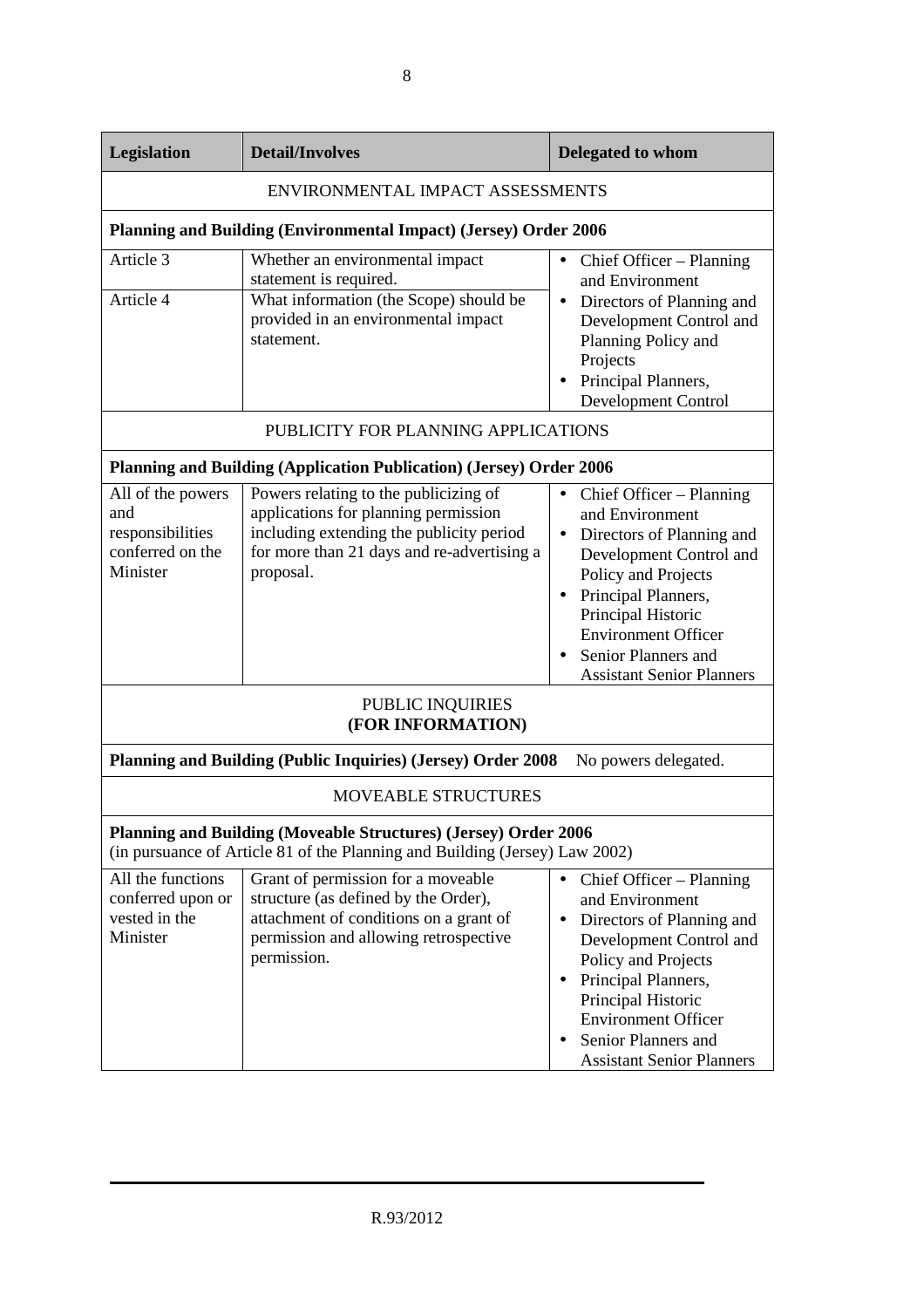| Legislation                                                                                                                                                                                                                   | <b>Detail/Involves</b>                                                                                                                               | Delegated to whom                                                                                                                                                                                                                                                                                                      |
|-------------------------------------------------------------------------------------------------------------------------------------------------------------------------------------------------------------------------------|------------------------------------------------------------------------------------------------------------------------------------------------------|------------------------------------------------------------------------------------------------------------------------------------------------------------------------------------------------------------------------------------------------------------------------------------------------------------------------|
|                                                                                                                                                                                                                               | <b>CONTROL OF ADVERTISEMENTS</b>                                                                                                                     |                                                                                                                                                                                                                                                                                                                        |
|                                                                                                                                                                                                                               | Planning and Building (Display of Advertisements) (Jersey) Order 2006<br>(in pursuance of Article 76 of the Planning and Building (Jersey) Law 2002) |                                                                                                                                                                                                                                                                                                                        |
| All the functions<br>conferred upon or<br>vested in the<br>Minister                                                                                                                                                           | Grant of permission for an advertisement,<br>attachment of conditions on a grant of<br>permission and allowing retrospective<br>permission.          | <b>Planning Applications</b><br>$\bullet$<br>Panel<br>Chief Officer – Planning<br>and Environment<br>Directors of Planning and<br>Development Control and<br>Policy and Projects<br>Principal Planners,<br>Principal Historic<br><b>Environment Officer</b><br>Senior Planners and<br><b>Assistant Senior Planners</b> |
| <b>HIGH HEDGES</b>                                                                                                                                                                                                            |                                                                                                                                                      |                                                                                                                                                                                                                                                                                                                        |
| By virtue of the power conferred on him by Article 28(1) of the States of Jersey Law 2005 and<br>subject to the conditions set out below, the Minister has delegated the functions conferred upon<br>or vested in him under - |                                                                                                                                                      |                                                                                                                                                                                                                                                                                                                        |
| <b>High Hedges (Jersey) Law 2008</b>                                                                                                                                                                                          |                                                                                                                                                      |                                                                                                                                                                                                                                                                                                                        |
| Article 6                                                                                                                                                                                                                     | Whether a complainant has taken steps to<br>resolve the situation, whether the<br>complaint is frivolous or vexatious or                             | Chief Officer – Planning<br>$\bullet$<br>and Environment<br>Directors of Planning and                                                                                                                                                                                                                                  |

|           | resolve the situation, whether the        | and Environment                        |
|-----------|-------------------------------------------|----------------------------------------|
|           | complaint is frivolous or vexatious or    | Directors of Planning and<br>$\bullet$ |
|           | whether the complaint is justified.       | Development Control and                |
| Article 7 | Issuing of a Remedial Notice provided     | Policy and Projects                    |
|           | that the owner of the hedge has not made  | <b>Principal Planners</b><br>$\bullet$ |
|           | any representation in connection with the | Senior Planners and<br>$\bullet$       |
|           | complaint.                                | <b>Assistant Senior Planners</b>       |
| Article 9 | Withdrawal of a Remedial Notice and       | $NOTE - the Planning$                  |
|           | issuing of an amended Notice if           | Applications Panel do not              |
|           | appropriate.                              | have any powers to determine           |
|           |                                           | High Hedges applications, as           |
|           |                                           | neither the States of Jersey           |
|           |                                           | Law 2005 nor the High                  |
|           |                                           | Hedges (Jersey) Law 2008               |
|           |                                           | allow for such a delegation.           |

#### **The conditions**

- 1. Authorized Officers refer to those Officers indicated in the table above.
- 2. Proposals which, if approved, would involve a departure from the Island Plan, any guidelines or policies published in accordance with Article 6 of the Planning and Building (Jersey) Law 2002 or any other approved planning policy or Ministerial Guidance may only be considered by the Planning Applications Panel (PAP) and where, in its opinion, there are good grounds to consider approving the application, it may grant such a permission.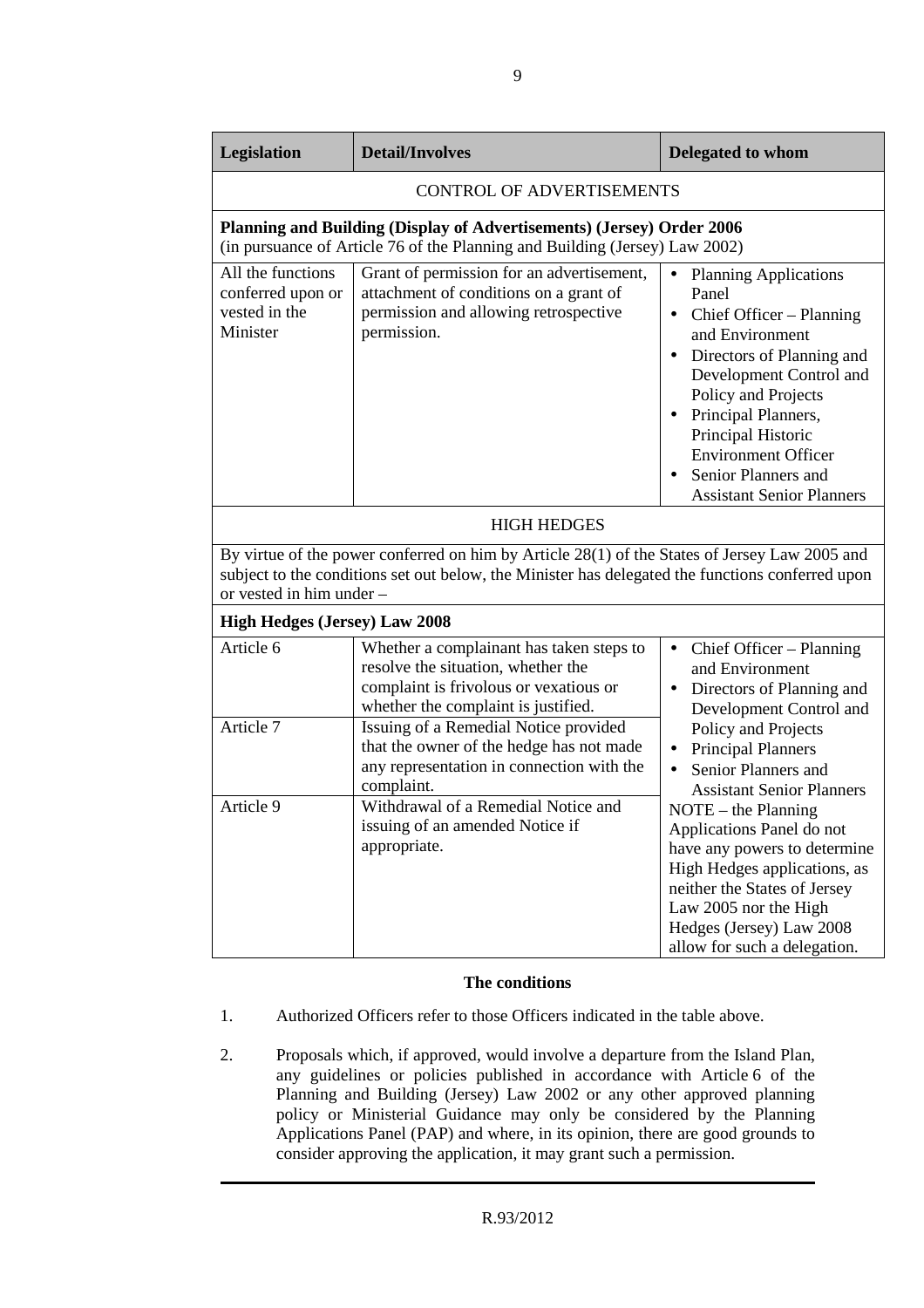- 3. Where the Planning Applications Panel is minded to reach a decision on an application which is fundamentally contrary to the Department's recommendation, the decision will not be taken at that meeting, but referred to the Minister, who may seek further information, issue advice to the Panel, or decide the application him/herself. (Ministerial Decision MD-PE-2006-0012 refers.)
- 4. Neither the Planning Applications Panel, nor any authorized officer, will make any decision or otherwise exercise any function in any case in which the Minister has given notice that he wishes to make the decision or exercise the function himself. Such indication may be given at any stage prior to the making of the decision or exercise of the function in pursuance of the delegated powers.
- 5. Where it is considered beneficial, the Minister may sit with the Planning Applications Panel.
- 6. In relation to all powers indicated above save for those in relation to the Building Bye-Laws, dangerous structures and caravans – all decisions made by an authorized officer will be made on the basis of a recommendation from another Officer. Any such recommendation shall be made in writing and must identify all the material considerations relevant to the decision to be taken or the action to be taken.
- 7. In considering applications for planning permission, authorized officers may determine applications where representations have been received, where those representations have been accommodated by revisions to the application or by the imposition of relevant conditions.
- 8. In considering applications for planning permission, authorized officers may determine applications where representations have been received from 3 or less individuals, where each individual appears to be from a separate address – when the representations are contrary to the recommendation.
- 9. In deciding whether to include a building or place on a List of Sites of Special Interest, authorized officers may take a decision when representations have been received in connection with the process, but where those representations are not material in considering whether to include the building or place on any List.
- 10. In deciding whether to include a tree or group of trees on a List of Protected Trees, authorized officers may take a decision when representations have been received in connection with the process, but where those representations are not material in considering whether to include the tree or group of trees on a List.

In deciding an application and any requirement for remedial action in connection with a submission under the High Hedges (Jersey) Law 2008, authorized officers may only make a decision when representations have not been received from the owner of the hedge that is the subject of the application.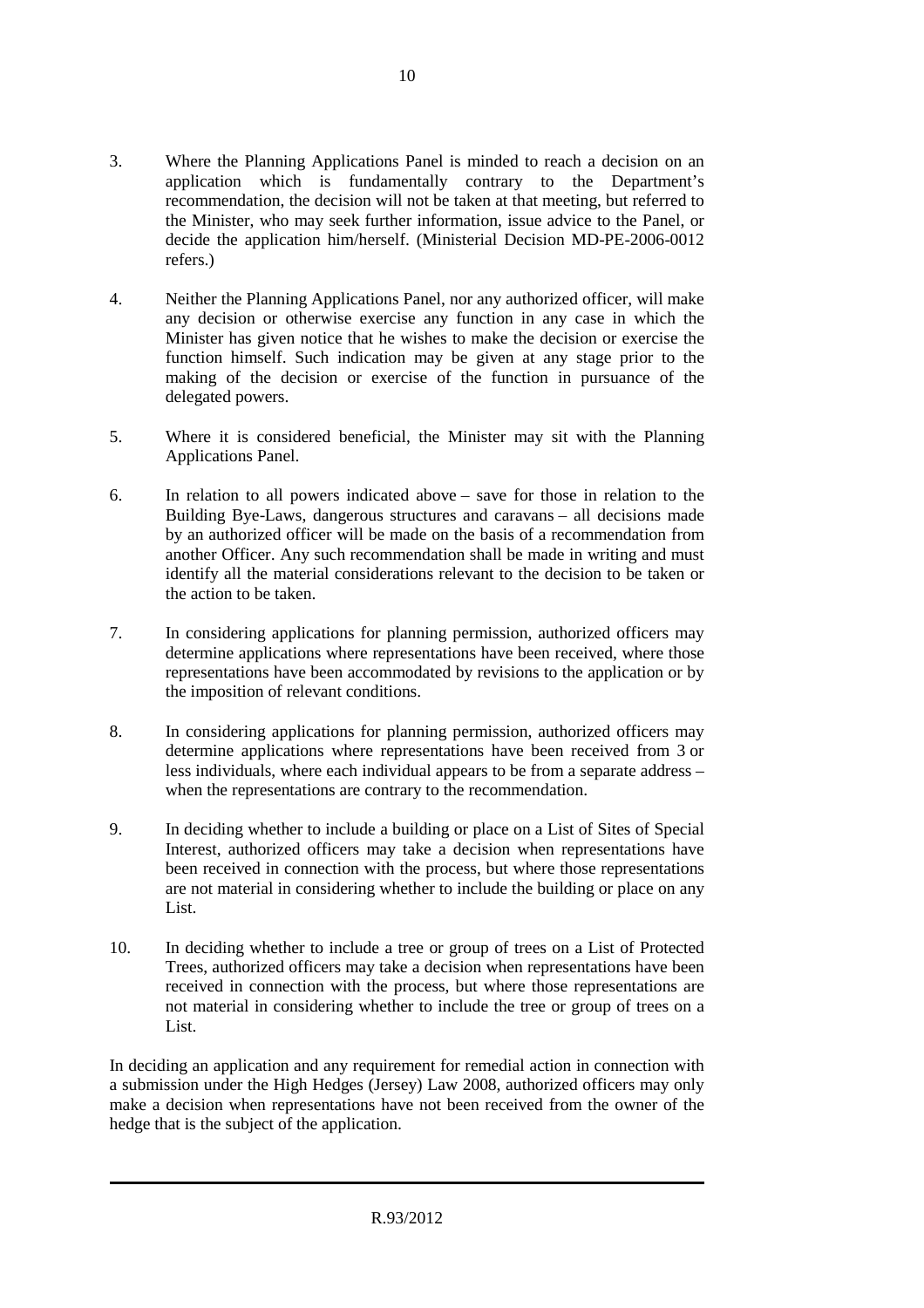| Legislation                                                                                                                                                                                                                                                                                                                                                                                             | <b>Detail/Involves</b>                                                                                                                                                                                                                                                                                                                                                                                                                                                                                                                                                                                                                                                                                                                                                                                                                                                                                                                                                                                                                                                                                                                                                                                                                                                                                                                                                                        | <b>Delegated to whom</b>                                                                                                                                                                                                                                                                                                                                    |
|---------------------------------------------------------------------------------------------------------------------------------------------------------------------------------------------------------------------------------------------------------------------------------------------------------------------------------------------------------------------------------------------------------|-----------------------------------------------------------------------------------------------------------------------------------------------------------------------------------------------------------------------------------------------------------------------------------------------------------------------------------------------------------------------------------------------------------------------------------------------------------------------------------------------------------------------------------------------------------------------------------------------------------------------------------------------------------------------------------------------------------------------------------------------------------------------------------------------------------------------------------------------------------------------------------------------------------------------------------------------------------------------------------------------------------------------------------------------------------------------------------------------------------------------------------------------------------------------------------------------------------------------------------------------------------------------------------------------------------------------------------------------------------------------------------------------|-------------------------------------------------------------------------------------------------------------------------------------------------------------------------------------------------------------------------------------------------------------------------------------------------------------------------------------------------------------|
| <b>Animal Welfare (Jersey) Law</b><br>2004<br><b>Animal Welfare (Amendment)</b><br>(Jersey) Law 2006<br>Subordinate<br>Animal Welfare (Amendment of<br>Schedule 1) (Jersey) Order 2007<br>Animal Welfare (Temporary<br>$\bullet$<br>Licensing Exemptions) (Jersey)<br>Order 2007<br>Animal Welfare (Licence Fee)<br>$\bullet$<br>(Jersey) Order 2008<br>Animal Welfare (Poisons)<br>(Jersey) Order 2007 | • A Law to consolidate and revise the<br>laws promoting the welfare of animals<br>and the prevention of suffering by<br>animals, to regulate the keeping and use<br>of animals, and for connected purposes.<br>• The Law defines the Veterinary Officer<br>according to the definition given under<br>the Diseases of Animals (Jersey) Law<br>1956. The Appointed Veterinary Officer<br>(or their appointed Deputy under Part 2,<br>Article 2 of the 1956 Law) has delegated<br>powers under all Orders and is<br>empowered to perform all duties relating<br>to veterinary matters (Articles 2, 3, 4, 5,<br>6 and 7).<br>• Additional delegated powers are<br>requested for appointment; as Inspector<br>is required, in accordance with<br>Article 22, to carry out licensing visits or<br>enter premises licensed in accordance<br>with Articles 14 or 15 of the Law.<br>The Animal Welfare (Amendment)<br>(Jersey) Law 2006 amends the Animal<br>Welfare (Jersey) Law 2004 to restrict the<br>powers of an inspector appointed under<br>Article 22, prohibiting them from<br>exercising functions in relation to<br>licensing if the licensed activity is also<br>undertaken by the inspector or his/her<br>employers. JSPCA veterinary surgeon to<br>be appointed inspector for purposes of<br>warrant application and inspection<br>outwith licensed premises of same type<br>as JSPCA. | <b>Assistant Minister</b><br>$\bullet$<br>Chief Officer,<br>$\bullet$<br>Planning and<br>Environment<br>Director of<br>$\bullet$<br>Environment<br>For the purposes of<br>administration,<br>inspection and<br>enforcement<br><b>States Veterinary</b><br>$\bullet$<br>Assistant<br>Standby Officers (4)<br>Head of Agricultural<br>$\bullet$<br>Inspection |
| <b>Agricultural Land (Control of</b><br>Sales and Leases) (Jersey) Law<br>1974                                                                                                                                                                                                                                                                                                                          | • A Law to control sales and leases of<br>agricultural land.<br>Delegated powers are requested under -<br>• Article $2$ – The issuing of consents and<br>permissions on agricultural land at the<br>point of sale or leases using longstanding<br>terms of reference. Decisions not within                                                                                                                                                                                                                                                                                                                                                                                                                                                                                                                                                                                                                                                                                                                                                                                                                                                                                                                                                                                                                                                                                                    | <b>Assistant Minister</b><br>$\bullet$<br>Chief Officer,<br>$\bullet$<br>Planning and<br>Environment<br>Director of<br>$\bullet$<br>Environment<br>Director of<br>$\bullet$<br>Environmental                                                                                                                                                                |

**3. By virtue of the power conferred on him by Article 28(1) of the States of Jersey Law 2005 the Minister has delegated the following functions conferred upon or vested in him:**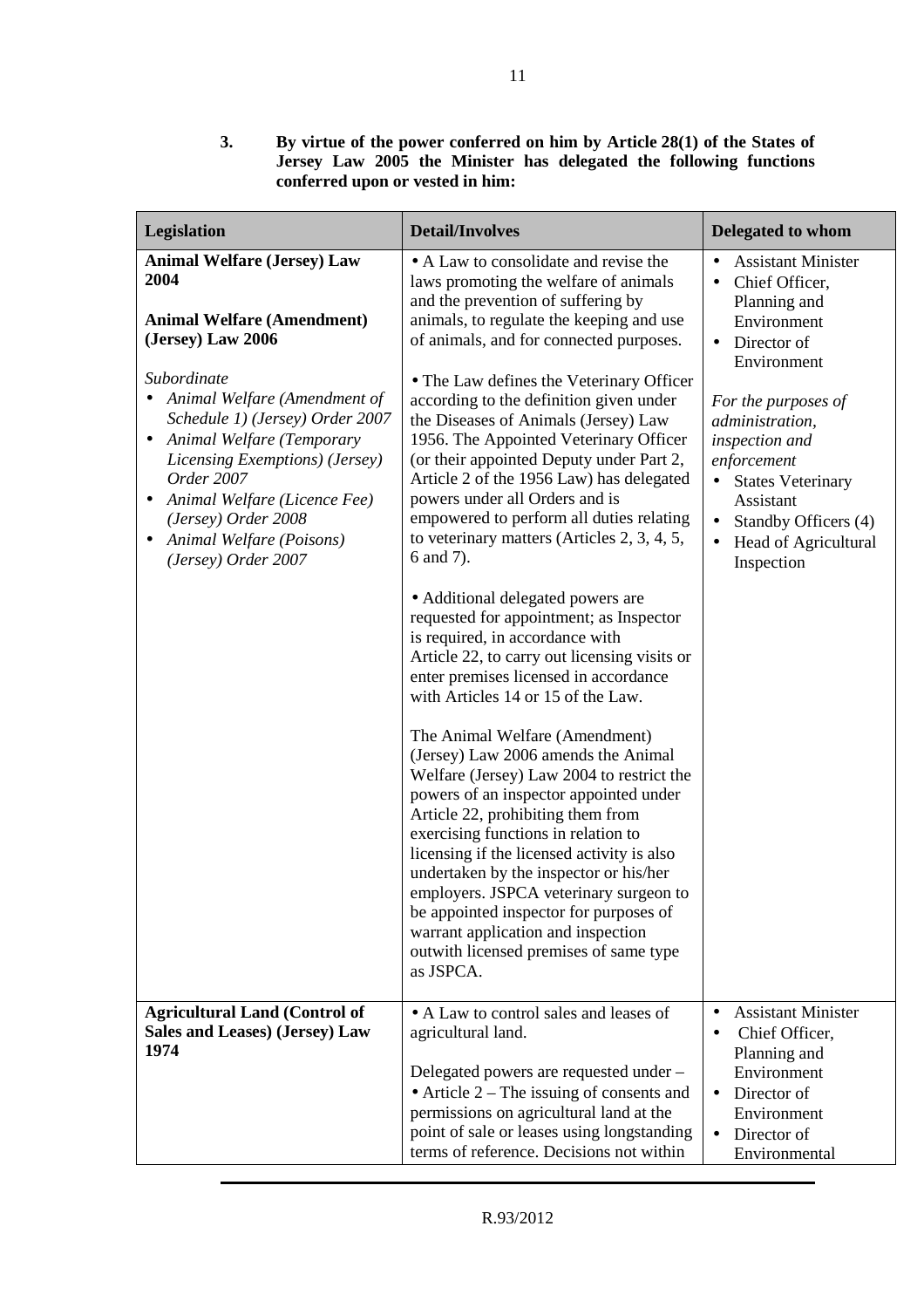| Legislation                                                                                                                                                                                                                                                   | <b>Detail/Involves</b>                                                                                                                                                                                                                                                                                                                                                                                                                                                                                                                           | Delegated to whom                                                                                                                                                                                                                                                                                                                                                                             |
|---------------------------------------------------------------------------------------------------------------------------------------------------------------------------------------------------------------------------------------------------------------|--------------------------------------------------------------------------------------------------------------------------------------------------------------------------------------------------------------------------------------------------------------------------------------------------------------------------------------------------------------------------------------------------------------------------------------------------------------------------------------------------------------------------------------------------|-----------------------------------------------------------------------------------------------------------------------------------------------------------------------------------------------------------------------------------------------------------------------------------------------------------------------------------------------------------------------------------------------|
|                                                                                                                                                                                                                                                               | the terms of reference are referred to the<br>Minister.                                                                                                                                                                                                                                                                                                                                                                                                                                                                                          | Management and<br><b>Rural Economy</b><br>Land and<br>$\bullet$<br>Horticultural<br>Development<br>Manager<br>Land Controls and<br>Planning Officer.<br>Projects and<br>Compliance Officer<br>(for monitoring and<br>enforcement)                                                                                                                                                             |
| <b>Agricultural Marketing (Jersey)</b><br><b>Law 1953</b><br>Subordinate<br><b>Export of Agricultural Produce</b><br>(Jersey) Order 1972<br>• Potatoes (Precautions against<br>Blight) (Jersey) Order 1961<br><b>Export of Flowers (Jersey)</b><br>Order 1972 | • A Law to provide for the control of the<br>marketing of agricultural produce by<br>control of production and by other<br>means, to empower the States to approve<br>schemes for this purpose and to provide<br>for other matters incidental thereto.<br>• Delegated powers are requested for the<br>administration, inspection and<br>enforcement for the 3 pieces of<br>subordinate legislation to ensure that<br>export produce adheres to certain<br>standards and that crops are disease-free.<br>This allows Jersey to trade with Europe. | <b>Assistant Minister</b><br>Chief Officer,<br>Planning and<br>Environment<br>Director of<br>Environment<br>Assistant Director-<br>Environmental<br>Protection<br>Director of<br>Environmental<br>Management and<br><b>Rural Economy</b><br>For the purposes of<br>administration,<br>inspection and<br>enforcement<br>Head of Agricultural<br>Inspection<br>Agricultural<br>Inspectors $(4)$ |
| <b>Animals (Trapping) (Jersey) Law</b><br>1961<br>Subordinate<br>Spring Traps (Approval)<br>(Jersey) Order 1996<br><b>Small Ground Vermin Traps</b><br>(Jersey) Order 1961                                                                                    | • A Law to define approved traps and to<br>regulate and enforce their appropriate<br>use.                                                                                                                                                                                                                                                                                                                                                                                                                                                        | <b>Assistant Minister</b><br>Chief Officer,<br>Planning and<br>Environment<br>Director of<br>Environment<br>Principal Ecologist<br><b>States Veterinary</b><br>Officer                                                                                                                                                                                                                        |
| <b>Artificial Insemination of</b><br><b>Domestic Animals (Jersey) Law</b><br>1952                                                                                                                                                                             | • Licences to those wishing to collect,<br>store, distribute or sell the semen from<br>any male domestic animal (Article 2).                                                                                                                                                                                                                                                                                                                                                                                                                     | <b>Assistant Minister</b><br>Chief Officer,<br>Planning and<br>Environment                                                                                                                                                                                                                                                                                                                    |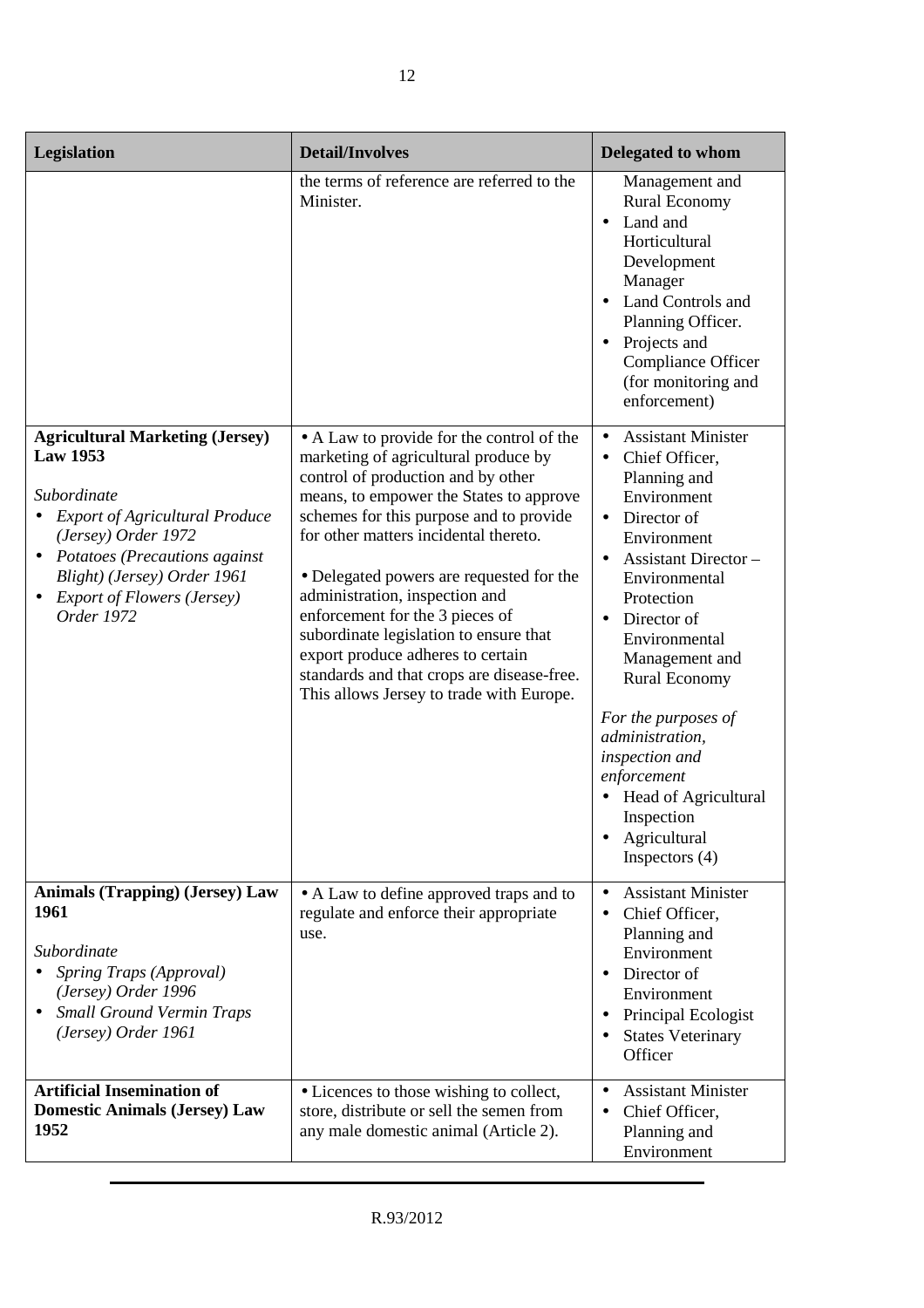| Legislation                                                                                                                                                                       | <b>Detail/Involves</b>                                                                                                                                                                                                                                                                                                                                                                                                                                                                                                                                                                                                                                                                                                                                                                                                                                                                                                                                                                                                                                                                                                                                                                                                                                                                 | <b>Delegated to whom</b>                                                                                                                                                                                                                                                                                                                                                              |
|-----------------------------------------------------------------------------------------------------------------------------------------------------------------------------------|----------------------------------------------------------------------------------------------------------------------------------------------------------------------------------------------------------------------------------------------------------------------------------------------------------------------------------------------------------------------------------------------------------------------------------------------------------------------------------------------------------------------------------------------------------------------------------------------------------------------------------------------------------------------------------------------------------------------------------------------------------------------------------------------------------------------------------------------------------------------------------------------------------------------------------------------------------------------------------------------------------------------------------------------------------------------------------------------------------------------------------------------------------------------------------------------------------------------------------------------------------------------------------------|---------------------------------------------------------------------------------------------------------------------------------------------------------------------------------------------------------------------------------------------------------------------------------------------------------------------------------------------------------------------------------------|
| Subordinate<br>Artificial Insemination of<br>Domestic Animals (Jersey)<br>Order 2008<br>Artificial Insemination of<br>٠<br>Domestic Animals (Bovine<br>Semen) (Jersey) Order 2008 | • Licences to persons wishing to import<br>(other than cattle) or export the embryos,<br>ova or semen of domestic animals and to<br>export (including cattle) as above<br>(Article 3).                                                                                                                                                                                                                                                                                                                                                                                                                                                                                                                                                                                                                                                                                                                                                                                                                                                                                                                                                                                                                                                                                                 | Director of<br>$\bullet$<br>Environment<br><b>States Veterinary</b><br>$\bullet$<br>Officer<br>For the purposes of<br>enforcement/inspection<br><b>States Veterinary</b><br>Assistant<br><b>Head of Agricultural</b><br>Inspection<br>Agricultural<br>Inspectors $(4)$                                                                                                                |
| <b>Conservation of Wildlife (Jersey)</b><br><b>Law 2000</b>                                                                                                                       | • A Law to protect scheduled wild<br>animals and birds and their nest or dens<br>from death, damage or disturbance.<br>Article 16 allows for the licensing of<br>normally prohibited activities under<br>Articles 6, 8, 9, 10, 11 and 15.<br>Prohibitions:<br>$\bullet$ 6 – Relating to dens and nests, etc. of<br>protected wild animals and protected<br>wild birds<br>$\bullet$ 8 – Keeping, etc. of protected wild<br>animals and protected wild birds<br>$\bullet$ 9 – Certain methods of killing or taking<br>wild birds<br>$\bullet$ 10 – Certain methods of killing or<br>taking wild animals (no licences have<br>ever been issued for 9 and 10)<br>$\bullet$ 11 – Export of certain reptiles and<br>amphibians<br>• 15 – Release, etc. of imported species<br>(specifically includes pheasants and<br>partridges)<br>Licences may only be issued if the thing<br>to be done is for scientific, research or<br>educational purposes (e.g. ringing,<br>marking, tracking); preserving public<br>health or public or air safety; the re-<br>introduction of a species, the purpose of<br>conservation or the prevention of the<br>spread of diseases, preventing serious<br>damage to livestock and crops, AND<br>'there is no other satisfactory<br>solution and that anything | <b>Assistant Minister</b><br>$\bullet$<br>Chief Officer,<br>$\bullet$<br>Planning and<br>Environment<br>Director of<br>$\bullet$<br>Environment<br>Director of<br>$\bullet$<br>Environmental<br>Management and<br><b>Rural Economy</b><br>Principal Ecologist<br>For the purposes of<br>enforcement<br><b>Natural Environment</b><br>Officer $(5)$<br>Research Ecologist<br>$\bullet$ |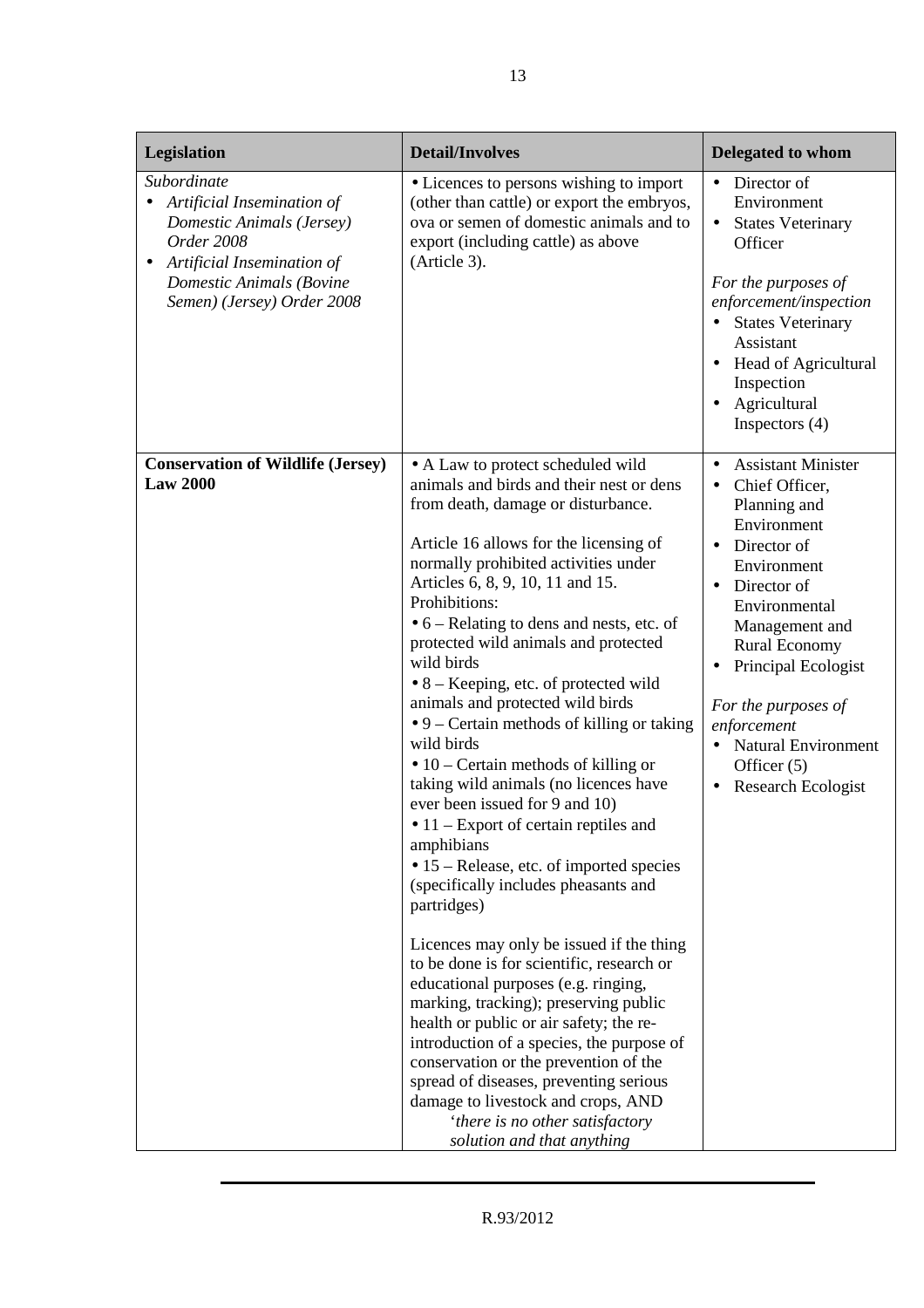| <b>Legislation</b>                                                                                                                                                                                                                                                                                                                                                                                                                                                                                                                                                                              | <b>Detail/Involves</b>                                                                                                                                                                                                                                                                                                                                            | Delegated to whom                                                                                                                                                                                                                                                                                                                                                                                                                                                         |
|-------------------------------------------------------------------------------------------------------------------------------------------------------------------------------------------------------------------------------------------------------------------------------------------------------------------------------------------------------------------------------------------------------------------------------------------------------------------------------------------------------------------------------------------------------------------------------------------------|-------------------------------------------------------------------------------------------------------------------------------------------------------------------------------------------------------------------------------------------------------------------------------------------------------------------------------------------------------------------|---------------------------------------------------------------------------------------------------------------------------------------------------------------------------------------------------------------------------------------------------------------------------------------------------------------------------------------------------------------------------------------------------------------------------------------------------------------------------|
|                                                                                                                                                                                                                                                                                                                                                                                                                                                                                                                                                                                                 | authorized by the licence will not<br>be detrimental to the survival of the<br>population concerned'.<br>· Delegated powers are also required<br>under Article 18 for enforcement<br>activities (Article 18)                                                                                                                                                      |                                                                                                                                                                                                                                                                                                                                                                                                                                                                           |
| <b>Dangerous Wild Animals (Jersey)</b><br><b>Law 1999</b>                                                                                                                                                                                                                                                                                                                                                                                                                                                                                                                                       | This Law provides a licensing<br>requirement to keep a scheduled animal<br>(Article 3).<br>• Administration of this Law is delegated<br>to the States Veterinary Officer who will<br>seek advice at his/her discretion.<br>( <i>Note:</i> Only one licence has been issued<br>under the Law.)                                                                     | <b>Assistant Minister</b><br>$\bullet$<br>Chief Officer,<br>Planning and<br>Environment<br>Director of<br>$\bullet$<br>Environment<br><b>States Veterinary</b><br>Officer<br>For the purposes of<br>enforcement/inspection<br>• States Veterinary<br>Assistant<br>Head of Agricultural<br>Inspection<br>Agricultural<br>Inspectors $(4)$                                                                                                                                  |
| <b>Diseases of Animals (Jersey) Law</b><br>1956<br><b>Subordinate</b><br>Diseases of Animals (Approved<br>Disinfectants) (Jersey) Order<br>1958<br>Diseases of Animals<br>(Importation of Live Fish)<br>(Jersey) Order 1984<br><b>Importation of Equine Animals</b><br>(Jersey) Order 1958<br><b>Importation of Equine Animals</b><br>(African Horse Sickness)<br>(Prohibition) (Jersey) Order<br>1961<br><b>Bee Diseases (Control) (Jersey)</b><br>Order 1992<br>Diseases of Animals (Bees)<br>(Jersey) Order 2003<br>Diseases of Animals<br>(Miscellaneous Provisions)<br>(Jersey) Order 1958 | • The Appointed Veterinary Officer<br>(under Part 2, Article 2 of the Law) has<br>delegated powers under all Orders and is<br>empowered to perform all duties relating<br>to veterinary matters (Articles 2, 3, 4, 5,<br>6 and 7).<br>• Licences are issued under delegated<br>powers.<br>• The Minister is advised of the outbreak<br>of any notifiable disease. | <b>Assistant Minister</b><br>Chief Officer,<br>$\bullet$<br>Planning and<br>Environment<br>Director of<br>$\bullet$<br>Environment<br>Director of<br>Environmental<br>Management and<br><b>Rural Economy</b><br>For the purposes of<br>enforcement/inspection<br>to report information to<br><b>SVO</b><br><b>States Veterinary</b><br>Assistant<br>Head of Agricultural<br>Inspection<br>Agricultural<br>Inspectors $(4)$<br>Standby Officers (4)<br>Assistant Director- |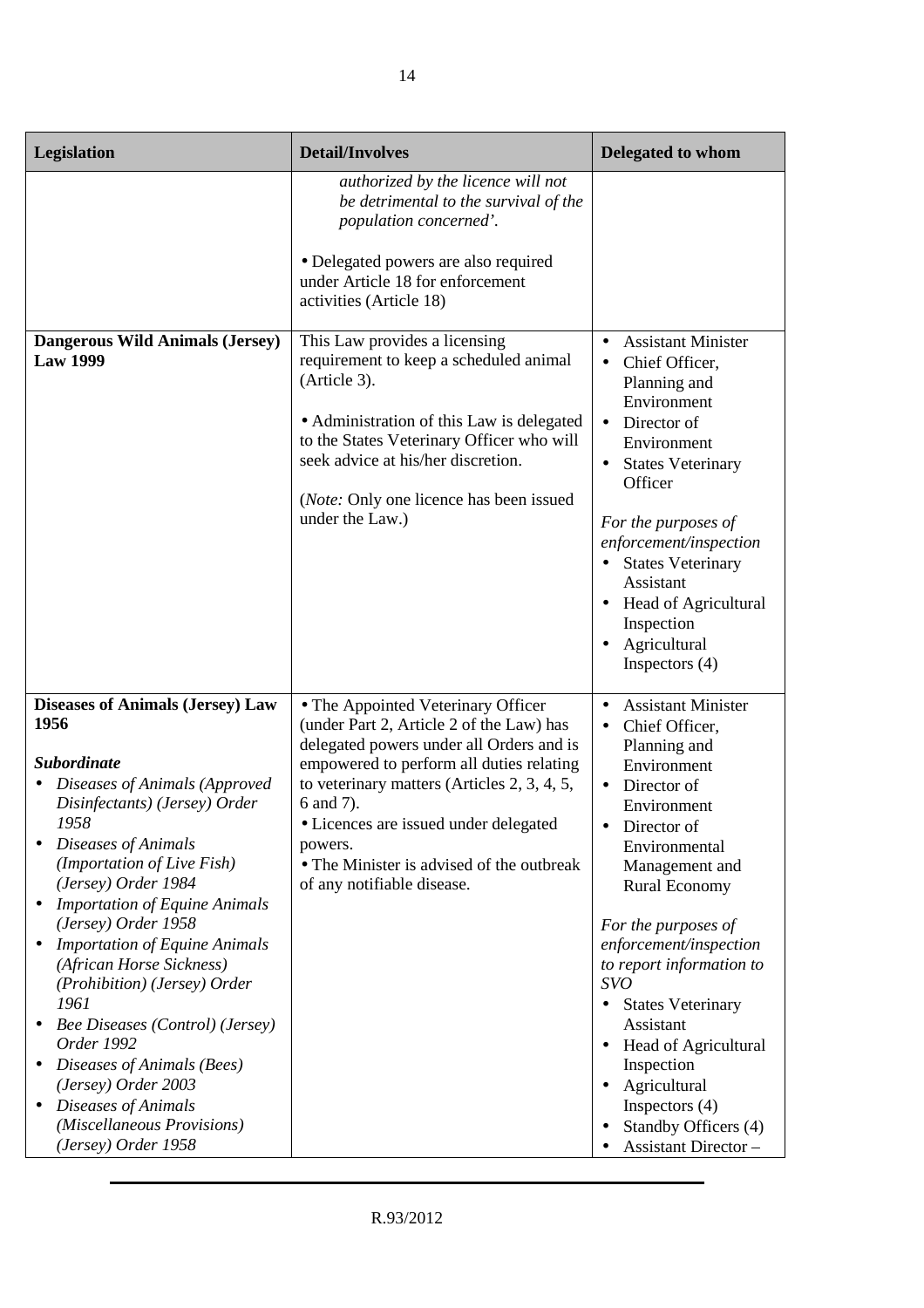| Legislation                                                                                                                                                                                                                                                                                                                                                                                                                                                                                                                                     | <b>Detail/Involves</b> | <b>Delegated to whom</b>                                                                                                                                                        |
|-------------------------------------------------------------------------------------------------------------------------------------------------------------------------------------------------------------------------------------------------------------------------------------------------------------------------------------------------------------------------------------------------------------------------------------------------------------------------------------------------------------------------------------------------|------------------------|---------------------------------------------------------------------------------------------------------------------------------------------------------------------------------|
| Diseases of Animals (Waste<br>Foods) (Jersey) Order 1958<br>Diseases of Animals (Welfare in<br>Transit) (Jersey) Order 2001<br>Diseases of Animals (Pigs,<br>Goats and Sheep Registration,<br><b>Identification and Movement)</b><br>(Jersey) Order 2007<br>Diseases of Animals (Rabies)<br>(Importation of Mammals)<br>(Jersey) Order 2011<br>Diseases of Animals (Non-<br>Rabies) (Importation of<br>Mammals) (Jersey) Order 2011<br><b>Diseases of Animals</b><br>(Importation of Miscellaneous<br>Goods and Animals) (Jersey)<br>Order 2012 |                        | Environmental<br>Protection<br>Dairy and Livestock<br>$\bullet$<br>Adviser<br>Horticultural Adviser<br>Principal Ecologist<br>Head of Plant Health<br><b>Laboratory Manager</b> |
| <b>Notifiable Disease Orders</b>                                                                                                                                                                                                                                                                                                                                                                                                                                                                                                                |                        |                                                                                                                                                                                 |
| Anthrax (Jersey) Order 1958<br>Aujeszky's Disease (Jersey)<br>Order 1984                                                                                                                                                                                                                                                                                                                                                                                                                                                                        |                        |                                                                                                                                                                                 |
| Diseases of Animals (Avian<br>Influenza) (Jersey) Order 2005<br>Diseases of Animals<br>(Bluetongue) (Jersey) Order<br>2006                                                                                                                                                                                                                                                                                                                                                                                                                      |                        |                                                                                                                                                                                 |
| <b>Bovine Spongiform</b><br>Encephalopathy (Jersey) Order<br>1988                                                                                                                                                                                                                                                                                                                                                                                                                                                                               |                        |                                                                                                                                                                                 |
| Cattle Plague (Jersey) Order<br>1958                                                                                                                                                                                                                                                                                                                                                                                                                                                                                                            |                        |                                                                                                                                                                                 |
| Contagious Abortion (Jersey)<br>Order 1958                                                                                                                                                                                                                                                                                                                                                                                                                                                                                                      |                        |                                                                                                                                                                                 |
| <b>Enzootic Bovine Leucosis</b><br>Disease (Jersey) Order 1984                                                                                                                                                                                                                                                                                                                                                                                                                                                                                  |                        |                                                                                                                                                                                 |
| Epizootic Lymphangitis (Jersey)<br>Order 1958                                                                                                                                                                                                                                                                                                                                                                                                                                                                                                   |                        |                                                                                                                                                                                 |
| Foot-and-Mouth Disease<br>(Jersey) Order 1958                                                                                                                                                                                                                                                                                                                                                                                                                                                                                                   |                        |                                                                                                                                                                                 |
| Fowl Pest (Jersey) Order 1958                                                                                                                                                                                                                                                                                                                                                                                                                                                                                                                   |                        |                                                                                                                                                                                 |
| Fowl Typhoid (Jersey) Order<br>1959                                                                                                                                                                                                                                                                                                                                                                                                                                                                                                             |                        |                                                                                                                                                                                 |
| <b>Glanders or Farcy (Jersey)</b><br>Order 1958                                                                                                                                                                                                                                                                                                                                                                                                                                                                                                 |                        |                                                                                                                                                                                 |
| Diseases of Animals (Infectious<br><b>Bovine Rhinotracheitis</b> ) (Jersey)<br>Order 2012                                                                                                                                                                                                                                                                                                                                                                                                                                                       |                        |                                                                                                                                                                                 |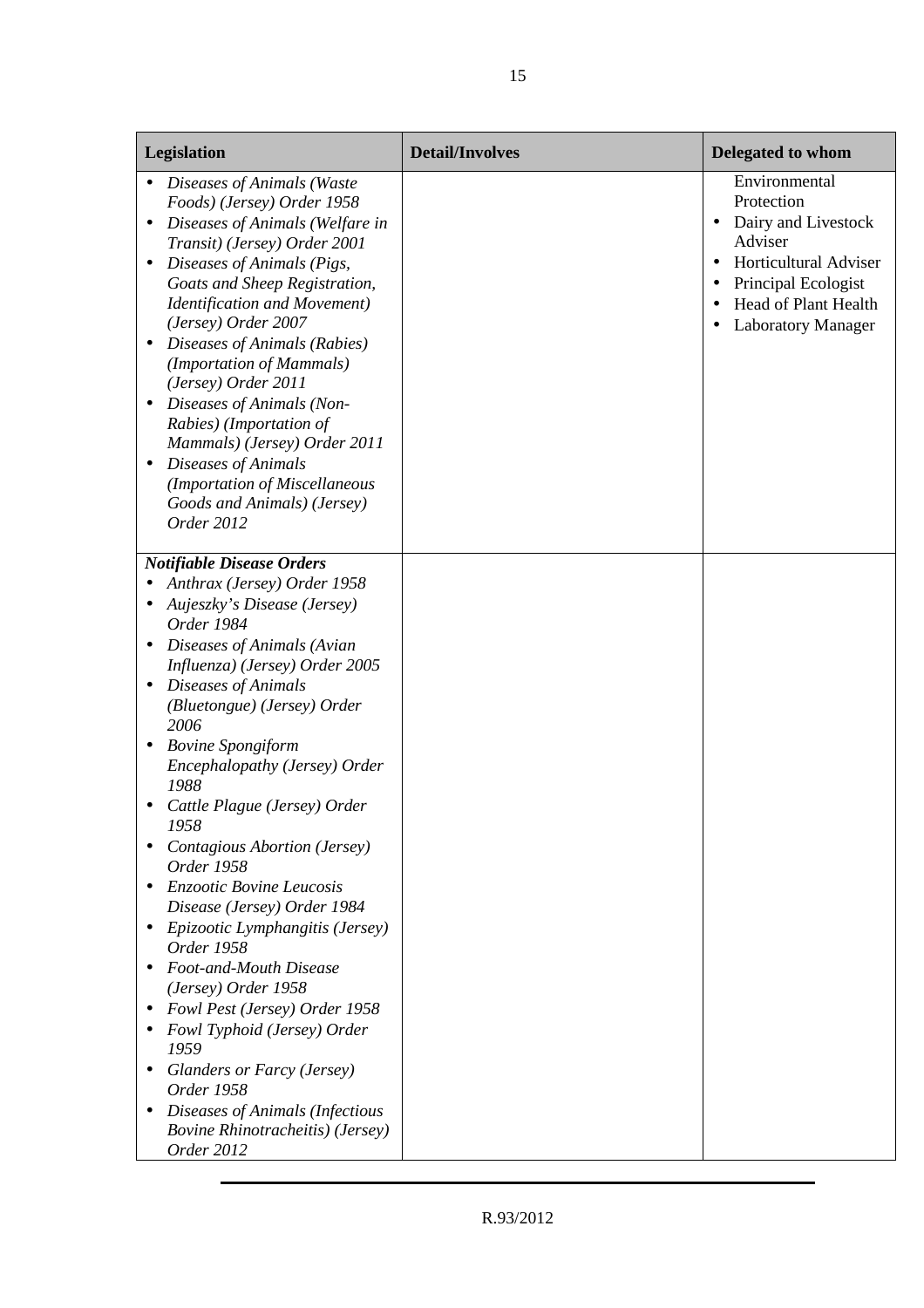| Legislation                                                                                                                                                                                                                                                                                                                                                                                                                                                                                                                                                                                                                                                                                                                                      | <b>Detail/Involves</b>                                                                                                                                                                                                                         | <b>Delegated to whom</b>                                                                                                                                                                                                                                                                                                                                                                                                                                                                                                                 |
|--------------------------------------------------------------------------------------------------------------------------------------------------------------------------------------------------------------------------------------------------------------------------------------------------------------------------------------------------------------------------------------------------------------------------------------------------------------------------------------------------------------------------------------------------------------------------------------------------------------------------------------------------------------------------------------------------------------------------------------------------|------------------------------------------------------------------------------------------------------------------------------------------------------------------------------------------------------------------------------------------------|------------------------------------------------------------------------------------------------------------------------------------------------------------------------------------------------------------------------------------------------------------------------------------------------------------------------------------------------------------------------------------------------------------------------------------------------------------------------------------------------------------------------------------------|
| Virus Hepatitis (Jersey) Order<br>1958<br>Parasitic Mange (Jersey) Order<br>1958<br>Pleuro-Pneumonia (Jersey)<br>Order 1958<br>Psittacosis (Jersey) Order 1958<br>Rabies (Control) (Jersey) Order<br>1976<br>Sheep-Pox (Jersey) Order 1958<br>Sheep Scab (Jersey) Order 1958<br>Swine Fever (Jersey) Order<br>1958<br>Swine Vesicular Disease<br>(Jersey) Order 1974<br>Teschen Disease (Jersey) Order<br>1975<br>Tuberculosis (Jersey) Order<br>1958<br>Warble Fly (Jersey) Order 1984<br><b>European Communities</b><br><b>Legislation (Implementation)</b><br>(Jersey) Law 1996<br>Subordinate<br>Fish Health (Jersey) Regulations<br>1999<br><b>Community Provisions</b><br>$\bullet$<br>(Mortality in Oysters) (Jersey)<br>Regulations 2010 | • To ensure the health of aquaculture<br>animals and aquaculture products in<br>order to prevent the spread of disease.<br>• Regulation, enforcement and<br>inspections are carried out by States<br>Veterinary Officer or his/her assistants. | <b>Assistant Minister</b><br>$\bullet$<br>Chief Officer,<br>$\bullet$<br>Planning and<br>Environment<br>Director of<br>Environment<br><b>States Veterinary</b><br>Officer<br>For the purposes of<br>enforcement/inspection<br><b>States Veterinary</b><br>Assistant<br>Head of Agricultural<br>$\bullet$<br>Inspection<br>Agricultural<br>Inspectors $(4)$<br>Standby Officers (4)<br><b>Senior Fisheries</b><br>$\bullet$<br>Inspector<br>$\bullet$ Fisheries Officer -<br>Research and<br>Development<br>Sea Fisheries Officers<br>(3) |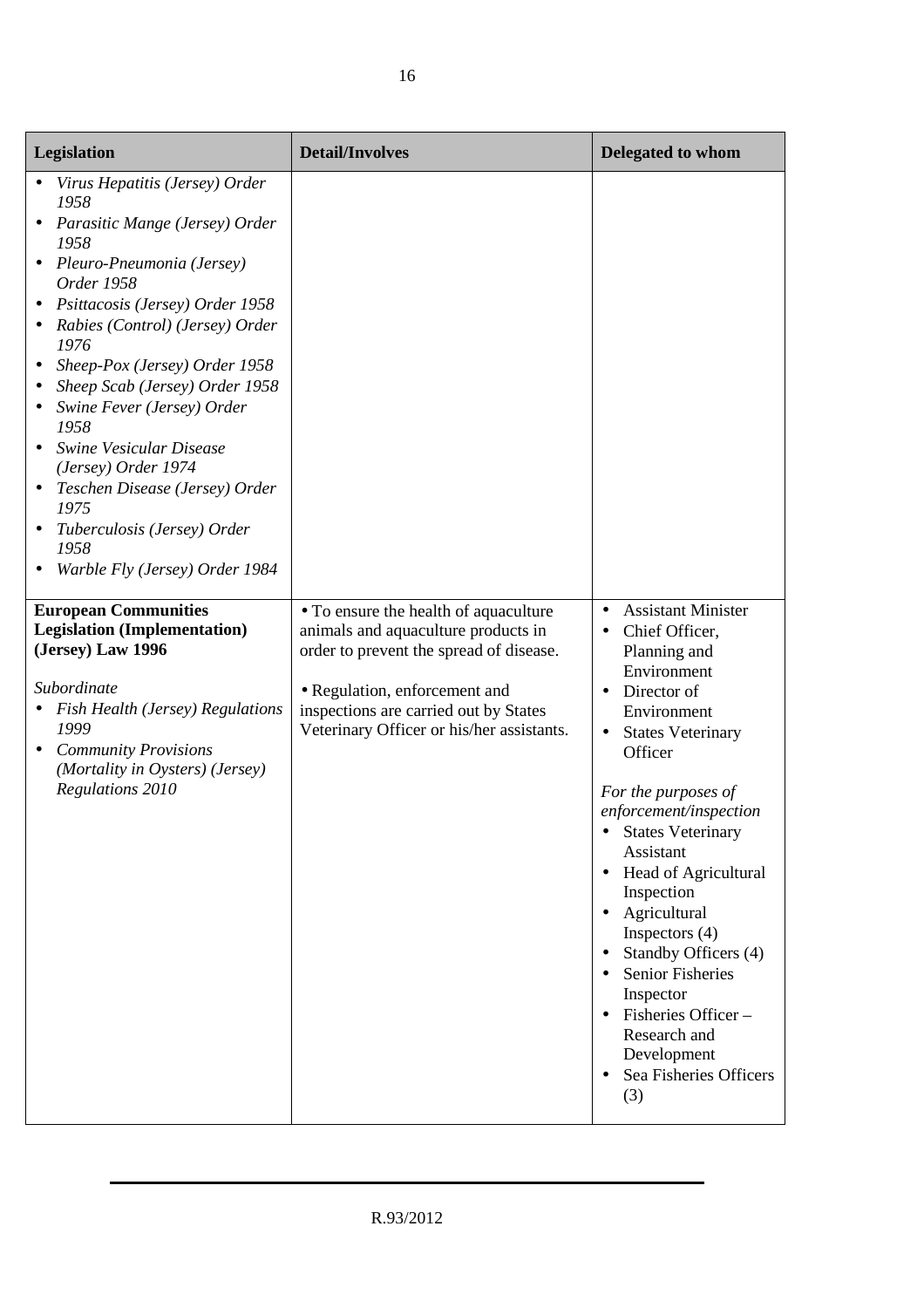| Legislation |                                                                                      | <b>Detail/Involves</b>                                                                                                                                                                                                                                                      | <b>Delegated to whom</b>                                                                                                                                                                                                                                                                                                                                                                 |
|-------------|--------------------------------------------------------------------------------------|-----------------------------------------------------------------------------------------------------------------------------------------------------------------------------------------------------------------------------------------------------------------------------|------------------------------------------------------------------------------------------------------------------------------------------------------------------------------------------------------------------------------------------------------------------------------------------------------------------------------------------------------------------------------------------|
|             | <b>Community Provisions (Animal</b><br>Feeding) (Jersey) Regulations<br>2005         | • Regulations to ensure the prevention,<br>control and eradication of certain<br>transmissible spongiform<br>encephalopathies.<br>• Inspections and enforcement are<br>carried out by States Veterinary Officer<br>or his/her assistants.                                   | <b>Assistant Minister</b><br>$\bullet$<br>Chief Officer,<br>$\bullet$<br>Planning and<br>Environment<br>Director of<br>$\bullet$<br>Environment<br><b>States Veterinary</b><br>$\bullet$<br>Officer<br>For the purposes of                                                                                                                                                               |
|             |                                                                                      |                                                                                                                                                                                                                                                                             | enforcement/inspection<br><b>States Veterinary</b><br>Assistant<br>Head of Agricultural<br>Inspection<br>Agricultural<br>Inspectors $(4)$                                                                                                                                                                                                                                                |
|             | Pet Travel Scheme (Jersey)<br><b>Regulations 2011</b>                                | • Regulate the movement of pet animals<br>arriving from outside the British Islands<br>entering Jersey from a member State or a<br>third country.<br>• Inspections and enforcement are<br>carried out by States Veterinary Officer<br>or his/her assistants.                | <b>Assistant Minister</b><br>$\bullet$<br>Chief Officer,<br>$\bullet$<br>Planning and<br>Environment<br>Director of<br>Environment<br>Director of<br>$\bullet$<br>Environmental<br>Management and<br>Rural Economy<br><b>States Veterinary</b><br>Officer<br>For the purposes of<br>enforcement/inspection<br><b>States Veterinary</b><br>Assistant<br>Standby Officers (4)<br>$\bullet$ |
|             | <b>European Communities</b><br>Legislation (Bluetongue)<br>(Jersey) Regulations 2008 | • Regulate the controls, monitoring,<br>surveillance and restrictions on<br>movements of certain animals of<br>susceptible species in relation to<br>bluetongue.<br>• Inspections and enforcement are<br>carried out by States Veterinary Officer<br>or his/her assistants. | <b>Assistant Minister</b><br>$\bullet$<br>Chief Officer,<br>Planning and<br>Environment<br>Director of<br>$\bullet$<br>Environment<br>Director of<br>$\bullet$<br>Environmental<br>Management and<br>Rural Economy<br><b>States Veterinary</b><br>Officer                                                                                                                                |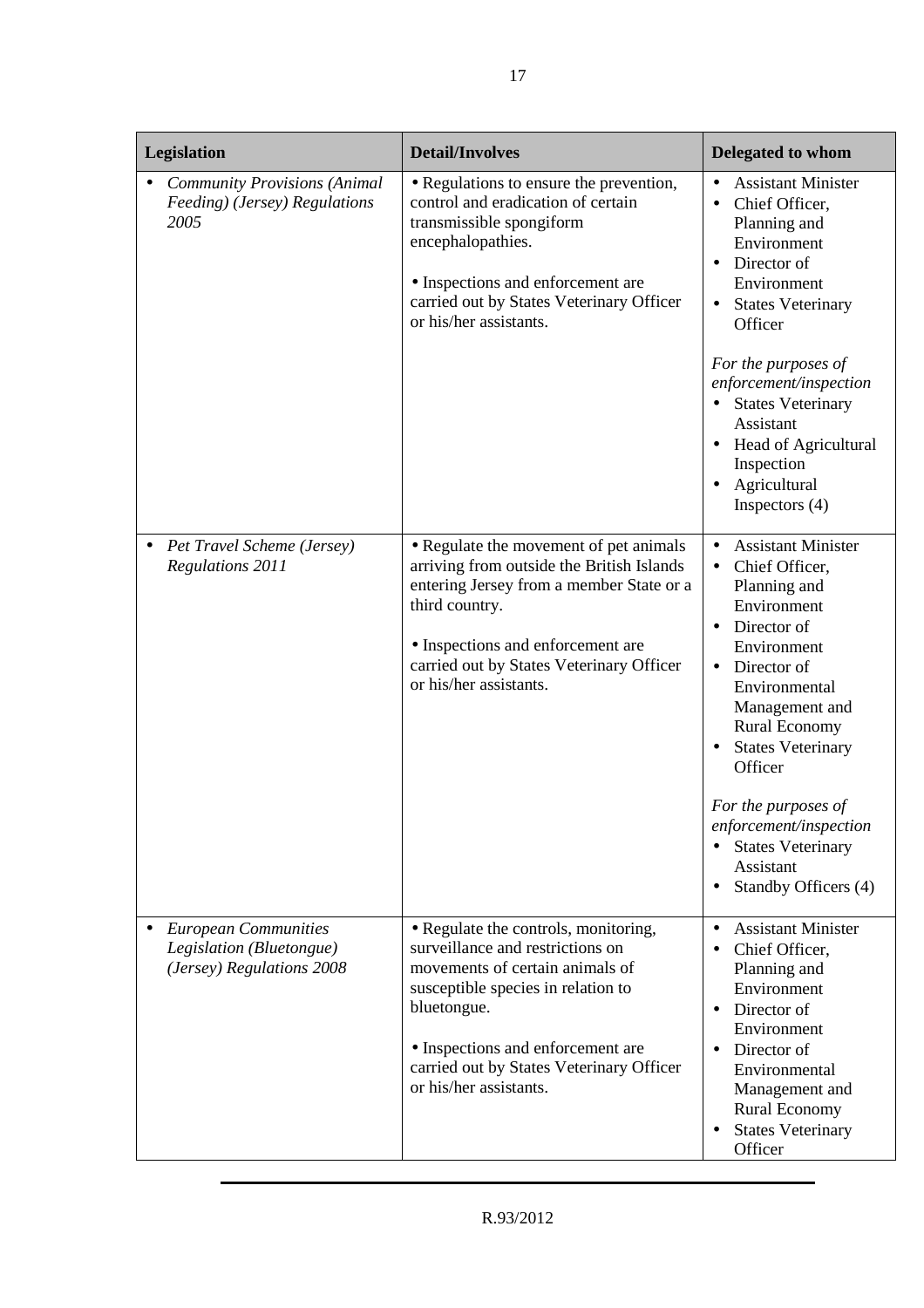| Legislation                                                                                                                               | <b>Detail/Involves</b>                                                                                                                                                                                                                                                                                                                                                          | <b>Delegated to whom</b>                                                                                                                                                                                                                                                                                                                                                                                                                                       |
|-------------------------------------------------------------------------------------------------------------------------------------------|---------------------------------------------------------------------------------------------------------------------------------------------------------------------------------------------------------------------------------------------------------------------------------------------------------------------------------------------------------------------------------|----------------------------------------------------------------------------------------------------------------------------------------------------------------------------------------------------------------------------------------------------------------------------------------------------------------------------------------------------------------------------------------------------------------------------------------------------------------|
|                                                                                                                                           |                                                                                                                                                                                                                                                                                                                                                                                 | For the purposes of<br>enforcement/inspection<br>• States Veterinary<br>Assistant<br>Standby Officers (4)<br>Head of Agricultural<br>Inspection<br>Agricultural<br>Inspectors $(4)$<br>Dairy and Livestock<br>Adviser                                                                                                                                                                                                                                          |
| <b>Community Provisions (Bovine</b><br>Embryos) (Jersey) Regulations<br>2010                                                              | • Regulates the trade in bovine embryos<br>with Member States and controls the<br>importation of bovine embryos from<br>third countries. Approve embryo<br>collection teams, including laboratories,<br>embryo production teams and storage<br>facilities for trade.<br>• Inspections and enforcement are<br>carried out by States Veterinary Officer<br>or his/her assistants. | <b>Assistant Minister</b><br>$\bullet$<br>Chief Officer,<br>Planning and<br>Environment<br>Director of<br>$\bullet$<br>Environment<br>Director of<br>$\bullet$<br>Environmental<br>Management and<br><b>Rural Economy</b><br><b>States Veterinary</b><br>$\bullet$<br>Officer<br>For the purposes of<br>enforcement/inspection<br><b>States Veterinary</b><br>Assistant<br>Head of Agricultural<br>$\bullet$<br>Inspection<br>Agricultural<br>Inspectors $(4)$ |
| <b>Fertilisers and Feeding Stuffs</b><br>(Jersey) Law 1950<br>Subordinate<br><b>Fertilizers and Feeding Stuffs</b><br>(Jersey) Order 1972 | • A Law to make provision with respect<br>to the sale of fertilizers and feeding stuffs<br>in the Island and their contents which<br>must not have animal extracts within<br>them.                                                                                                                                                                                              | <b>Assistant Minister</b><br>$\bullet$<br>Chief Officer,<br>$\bullet$<br>Planning and<br>Environment<br>Director of<br>Environment<br>Director of<br>Environmental<br>Management and<br><b>Rural Economy</b><br><b>States Veterinary</b><br>$\bullet$<br>Officer                                                                                                                                                                                               |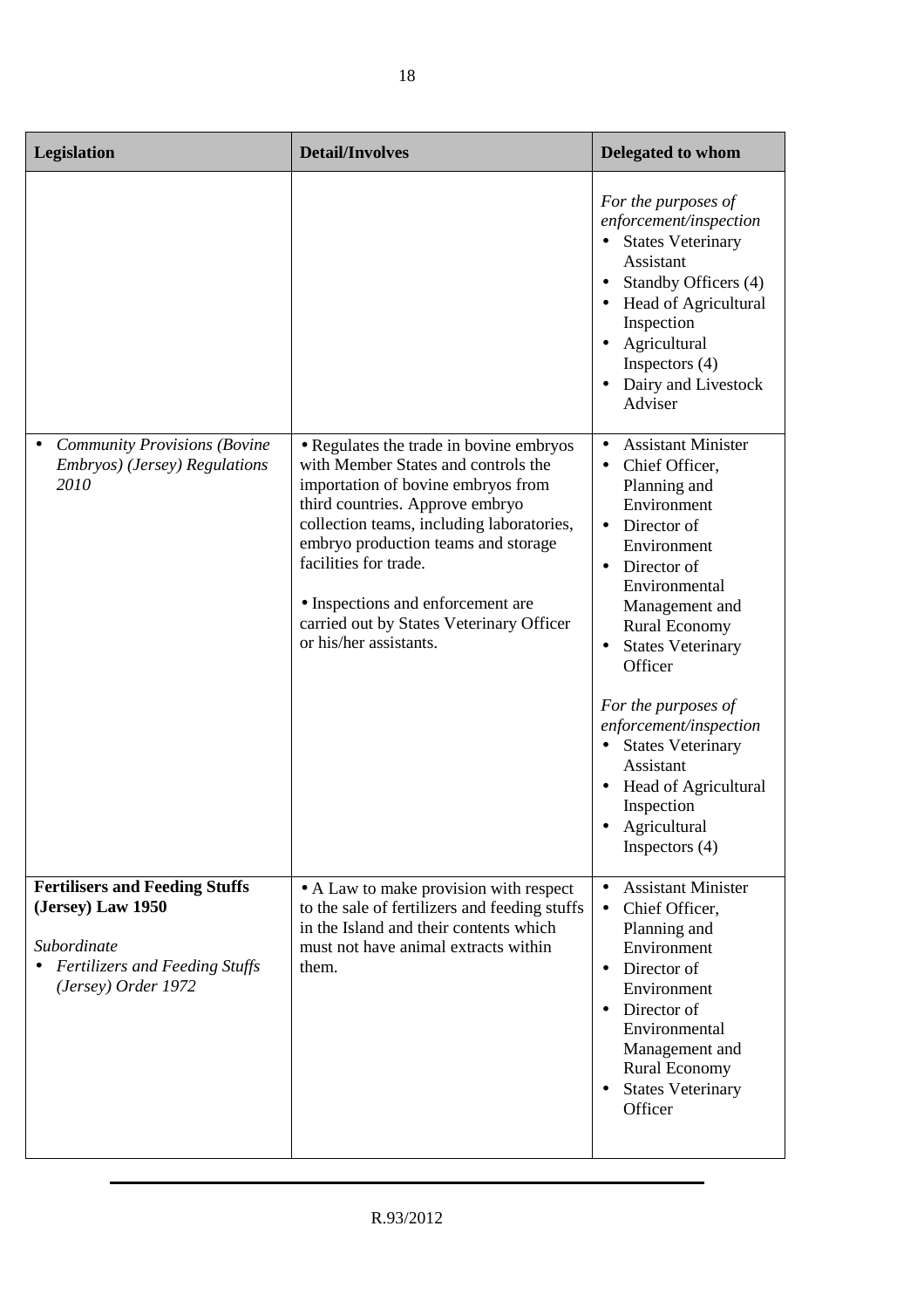| Legislation                                                                                                                                                                                 | <b>Detail/Involves</b>                                                                                                                                                                                                                                                                                                                     | <b>Delegated to whom</b>                                                                                                                                                                                                                                                                                                                                                                                                                                                |
|---------------------------------------------------------------------------------------------------------------------------------------------------------------------------------------------|--------------------------------------------------------------------------------------------------------------------------------------------------------------------------------------------------------------------------------------------------------------------------------------------------------------------------------------------|-------------------------------------------------------------------------------------------------------------------------------------------------------------------------------------------------------------------------------------------------------------------------------------------------------------------------------------------------------------------------------------------------------------------------------------------------------------------------|
|                                                                                                                                                                                             |                                                                                                                                                                                                                                                                                                                                            | For the purposes of<br>enforcement/inspection<br><b>States Veterinary</b><br>$\bullet$<br>Assistant<br>Head of Agricultural<br>Inspection<br>Agricultural<br>$\bullet$<br>Inspectors $(4)$                                                                                                                                                                                                                                                                              |
| <b>Food and Environmental</b><br><b>Protection Act 1985 (Jersey)</b><br><b>Order 1987</b><br><b>Food and Environmental</b><br><b>Protection Act 1985 (Jersey)</b><br>(Amendment) Order 1997 | • To authorize the issue of licences for<br>the deposit of substances at sea (Article 5)<br>of 1987 Order), e.g. dredge spoil from<br>maintenance dredging of the harbours,<br>burials at sea.<br>• Detailed protocols establish the<br>procedures and fees for each class of<br>deposit, together with lists of compulsory<br>consultees. | <b>Assistant Minister</b><br>$\bullet$<br>Chief Officer,<br>$\bullet$<br>Planning and<br>Environment<br>Director of<br>$\bullet$<br>Environment                                                                                                                                                                                                                                                                                                                         |
| <b>Pesticides (Jersey) Law 1991</b><br>Subordinate<br>Pesticides (Maximum Residue<br>Levels in Food) (Jersey) Order<br>1991<br>Pesticides (General Provisions)<br>(Jersey) Order 1991       | • To regulate the use of pesticides.<br>• Delegated powers are requested for<br>Article 4, which outlines the enforcement<br>provisions.                                                                                                                                                                                                   | <b>Assistant Minister</b><br>$\bullet$<br>Chief Officer,<br>$\bullet$<br>Planning and<br>Environment<br>Director of<br>$\bullet$<br>Environment<br>Director of<br>$\bullet$<br>Environmental<br>Management and<br><b>Rural Economy</b><br><b>Assistant Director -</b><br>Environmental<br>Protection<br>For the purposes of<br>enforcement<br>• Head of Agricultural<br>Inspection<br>Agricultural-<br>Environmental<br>Specialists<br>Agricultural<br>Inspectors $(4)$ |
| <b>Planning and Building (Jersey)</b><br><b>Law 2002</b>                                                                                                                                    | • Permission to carry out activities on<br>SSI land (Article 55), e.g. permission for<br>the T.A. to carry out exercises, utilities<br>maintenance, etc.                                                                                                                                                                                   | <b>Assistant Minister</b><br>$\bullet$<br>Chief Officer,<br>Planning and<br>Environment<br>Director of<br>$\bullet$                                                                                                                                                                                                                                                                                                                                                     |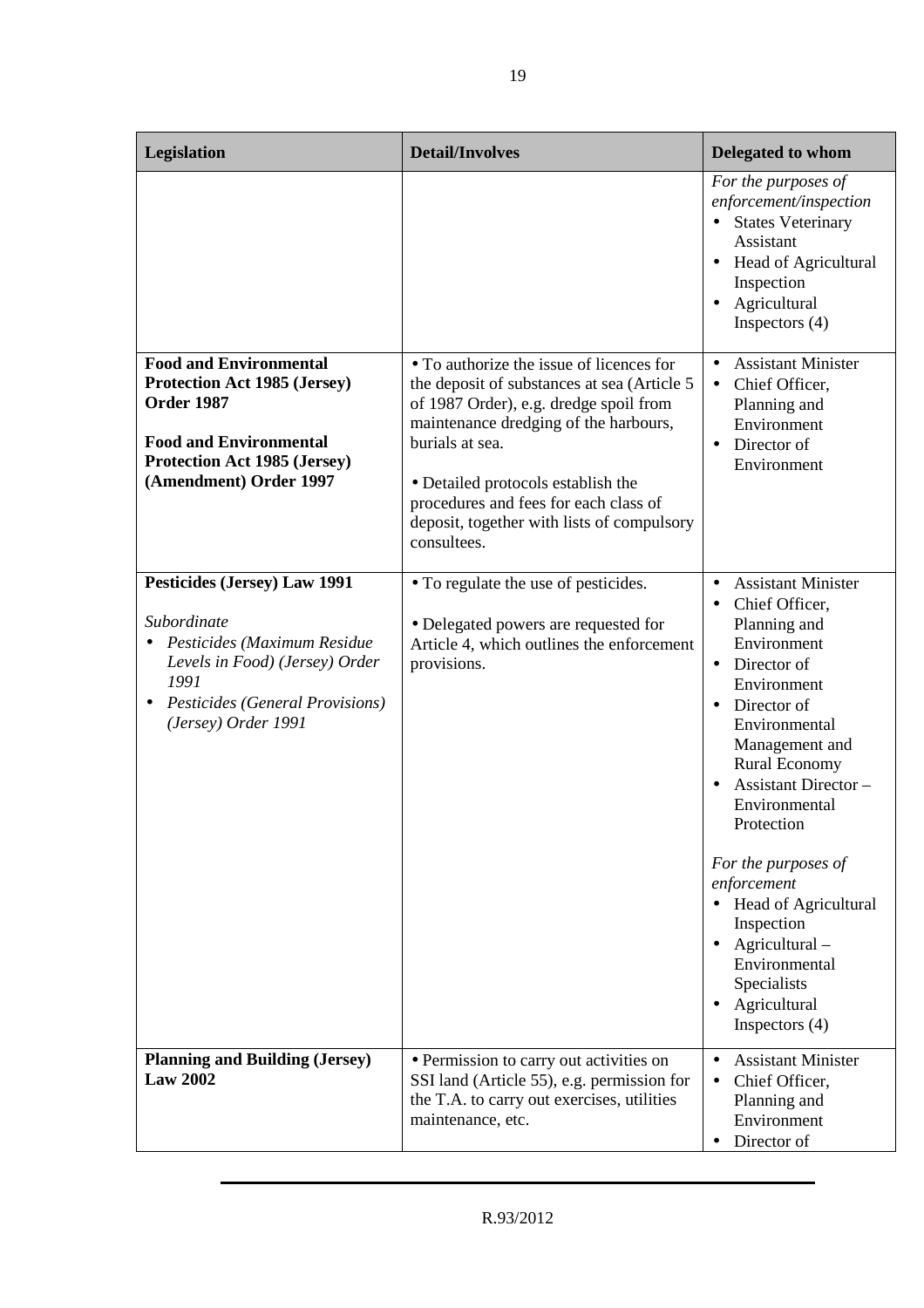| Legislation                                                                                                                                                                                 | <b>Detail/Involves</b>                                                                                                                                                                                                                                                                                                                                                                                                                                                   | <b>Delegated to whom</b>                                                                                                                                                                                                                                                                                                                                                                                                                                          |
|---------------------------------------------------------------------------------------------------------------------------------------------------------------------------------------------|--------------------------------------------------------------------------------------------------------------------------------------------------------------------------------------------------------------------------------------------------------------------------------------------------------------------------------------------------------------------------------------------------------------------------------------------------------------------------|-------------------------------------------------------------------------------------------------------------------------------------------------------------------------------------------------------------------------------------------------------------------------------------------------------------------------------------------------------------------------------------------------------------------------------------------------------------------|
|                                                                                                                                                                                             | • Permission to allow use of public land<br>by Clubs and Associations, e.g. by the<br>Jersey Rifle Club, who close Les Landes<br>SSI 6 times annually for firing purposes.<br>• Provisional listing (for 3 months only)<br>of SSIs under Article 53 in the case of<br>extreme threat to an area of SSI quality.                                                                                                                                                          | Environment<br>Director of<br>Environmental<br>Management and<br><b>Rural Economy</b>                                                                                                                                                                                                                                                                                                                                                                             |
| <b>Plant Health (Jersey) Law 2003</b><br>Subordinate<br>Stem and Bulb Eelworm (Jersey)<br>Order 1971<br><b>Blight Disease (Jersey) Order</b><br>1982<br>Plant Health (Jersey) Order<br>2005 | • Issuance of plant passports – Article 18<br>of the Plant Health Order.<br>• Registration of growers, propagators or<br>traders (Article 19 of the Plant Health<br>Order) and keeping of the register<br>(Article 20 of the Plant Health Order).<br>• Delegated powers are requested for<br>inspection and enforcement functions<br>under Articles 24–31 of the Plant Health<br>Order.<br>• Issuance of licences – Article 34 of the<br>Plant Health Order.             | <b>Assistant Minister</b><br>$\bullet$<br>Chief Officer,<br>Planning and<br>Environment<br>• Director of<br>Environment<br>Director of<br>Environmental<br>Management and<br><b>Rural Economy</b><br><b>Assistant Director -</b><br>$\bullet$<br>Environmental<br>Protection<br><b>Plant Pathologist</b><br>Entomologist<br>٠<br>For the purposes of<br>enforcement/inspection<br><b>Head of Agricultural</b><br>Inspection<br>• Agricultural<br>Inspectors $(4)$ |
| <b>Protection of Agricultural Land</b><br>(Jersey) Law 1964                                                                                                                                 | • This Law is to protect the 'spoilation'<br>of agricultural land from contamination,<br>neglect the removal of surface soil or any<br>misuse.<br>$\bullet$ Under Article 4(2), consents and<br>permissions can be issued for prohibited<br>activities to be carried out on agricultural<br>land.<br>• For the purposes of inspection and<br>enforcement, delegated powers of entry<br>are requested (Article 3) as are the<br>powers to obtain information (Article 5). | • Assistant Minister<br>Chief Officer,<br>Planning and<br>Environment<br>Director of<br>Environment<br>Director of<br>$\bullet$<br>Environmental<br>Management and<br><b>Rural Economy</b><br>Horticultural Adviser<br><b>Statutory Services</b><br>Officer<br>Principal Ecologist<br>Land and<br>$\bullet$<br>Horticultural<br>Development                                                                                                                       |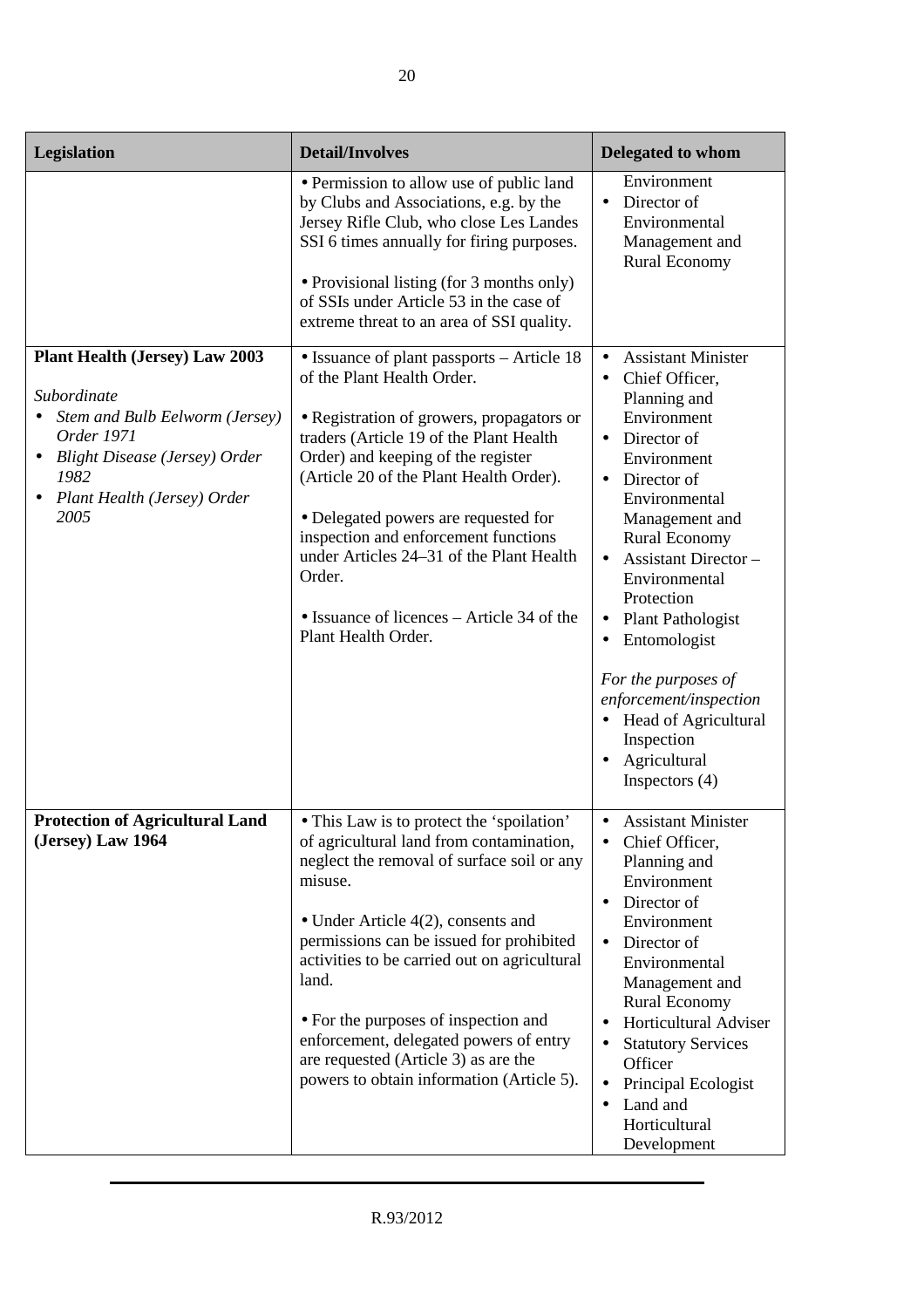| Legislation                                             | <b>Detail/Involves</b>                                                                                                                                                                                                                                                                                                                                                                                                                                                                                                                                                                                                                                                                                                                                                                                            | Delegated to whom                                                                                                                                                                                                                                                                                                                                                                                                                                                                                                         |
|---------------------------------------------------------|-------------------------------------------------------------------------------------------------------------------------------------------------------------------------------------------------------------------------------------------------------------------------------------------------------------------------------------------------------------------------------------------------------------------------------------------------------------------------------------------------------------------------------------------------------------------------------------------------------------------------------------------------------------------------------------------------------------------------------------------------------------------------------------------------------------------|---------------------------------------------------------------------------------------------------------------------------------------------------------------------------------------------------------------------------------------------------------------------------------------------------------------------------------------------------------------------------------------------------------------------------------------------------------------------------------------------------------------------------|
|                                                         |                                                                                                                                                                                                                                                                                                                                                                                                                                                                                                                                                                                                                                                                                                                                                                                                                   | Manager<br><b>Land Controls and</b><br>Planning Officer.<br>For the purposes of<br>enforcement/inspection/<br>obtain information<br>Head of Agricultural<br>Inspection<br>Agricultural<br>Inspectors $(4)$<br>Projects and<br><b>Compliance Officer</b>                                                                                                                                                                                                                                                                   |
| <b>Slaughter of Animals (Jersey)</b><br><b>Law 1962</b> | • The SVO issues slaughterers' licences<br>under delegated powers (Article 4).<br>• The slaughterhouse is supervised by<br>the Superintendent (Article 2).                                                                                                                                                                                                                                                                                                                                                                                                                                                                                                                                                                                                                                                        | <b>Assistant Minister</b><br>$\bullet$<br>Chief Officer,<br>$\bullet$<br>Planning and<br>Environment<br>Director of<br>$\bullet$<br>Environment<br><b>States Veterinary</b><br>Officer                                                                                                                                                                                                                                                                                                                                    |
| <b>Waste Management (Jersey) Law</b><br>2005            | • A Law to:<br>1. Control the transboundary shipment of<br>wastes to, from, and through Jersey.<br>2. Control the movements of hazardous<br>and healthcare wastes in Jersey.<br>3. Allow for the licensing of waste<br>management facilities and the<br>registration of certain carriers in Jersey.<br>• All administration of:<br>Part1 - INTRODUCTORY<br>PROVISIONS (Articles 1 to 9)<br>Part 2 - ADMINISTRATION<br>(Articles 10 to 22)<br>Part 3 - WASTE MANAGEMENT<br>WITHIN THE ISLAND<br>• Licensing of Operations<br>(Articles 23 to 37)<br>• Registration of Waste Carriers<br>(Articles 38 to 48)<br>• Internal Movements (Articles 49 to 52)<br>• Other Provisions (Articles 53 to 56).<br>Part 4 - TRANSBOUNDARY<br><b>MOVEMENTS OF WASTE</b><br>• Introductory Provisions<br>(Articles $57$ to $63$ ) | <b>Assistant Minister</b><br>$\bullet$<br>Chief Officer,<br>$\bullet$<br>Planning and<br>Environment<br>Director of<br>$\bullet$<br>Environment<br><b>Assistant Director -</b><br>$\bullet$<br>Environmental<br>Protection<br>Head of Waste<br>Regulation<br>In addition for<br>enforcement (Part 5)<br>• Environmental<br><b>Protection Officers</b><br>Environmental<br>$\bullet$<br><b>Protection Support</b><br>Officer<br>Head of Agricultural<br>$\bullet$<br>Inspection<br>Agricultural<br>$\bullet$<br>Inspectors |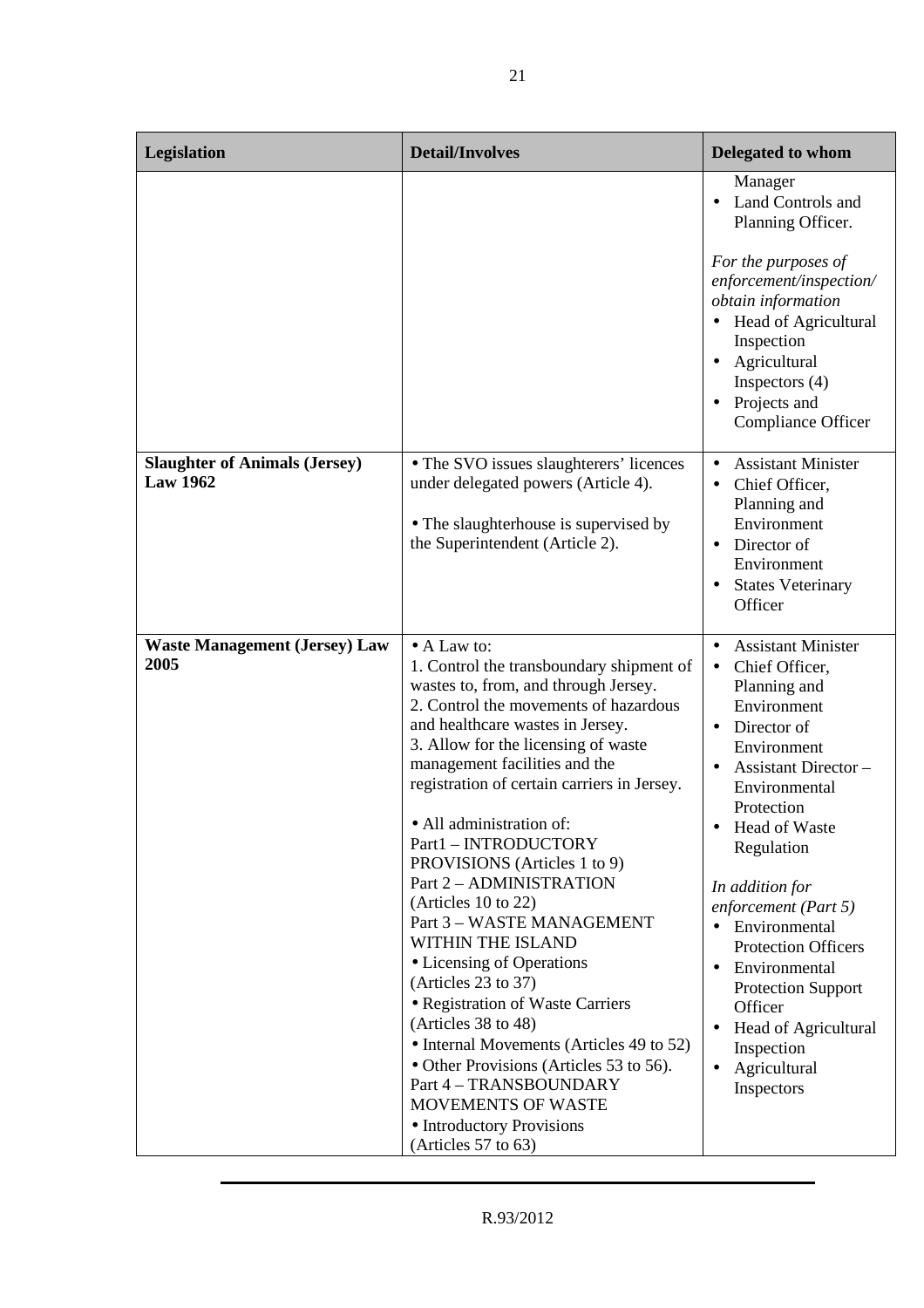| Legislation                                 | <b>Detail/Involves</b>                                                                                                                                                                                                                                                                                                                                                                                                                                                                                                                                                                                                                                                                                                                                                                                                                                                                                                                                                                                                                                                                                                                                                                                                                                                                                                                                          | <b>Delegated to whom</b>                                                                                                                                                                                                                                                                                                                                                                                                                                                                                                                                                                                                                  |
|---------------------------------------------|-----------------------------------------------------------------------------------------------------------------------------------------------------------------------------------------------------------------------------------------------------------------------------------------------------------------------------------------------------------------------------------------------------------------------------------------------------------------------------------------------------------------------------------------------------------------------------------------------------------------------------------------------------------------------------------------------------------------------------------------------------------------------------------------------------------------------------------------------------------------------------------------------------------------------------------------------------------------------------------------------------------------------------------------------------------------------------------------------------------------------------------------------------------------------------------------------------------------------------------------------------------------------------------------------------------------------------------------------------------------|-------------------------------------------------------------------------------------------------------------------------------------------------------------------------------------------------------------------------------------------------------------------------------------------------------------------------------------------------------------------------------------------------------------------------------------------------------------------------------------------------------------------------------------------------------------------------------------------------------------------------------------------|
|                                             | • Export of Waste (Articles 64 to 67)<br>• Import of Waste (Articles 68 to 69)<br>• Waste in Transit (Articles 70 to 71)<br>• Illegal Traffic (Articles 72 to 75)<br>• Other Provisions (Articles 76 to 81)<br>Part 5 – ENFORCEMENT (Articles 82<br>to $93)$<br>Part 6 - OTHER PROVISIONS<br>(Articles 94 to 113)<br>Any further responsibilities under<br>Schedules 1 to 11.                                                                                                                                                                                                                                                                                                                                                                                                                                                                                                                                                                                                                                                                                                                                                                                                                                                                                                                                                                                   |                                                                                                                                                                                                                                                                                                                                                                                                                                                                                                                                                                                                                                           |
| <b>Water Pollution (Jersey) Law</b><br>2000 | A Law to provide for the control of<br>pollution in Jersey waters, and the<br>implementing of provisions of the<br>Convention for the Protection of the<br>Marine Environment of the North-East<br>Atlantic; the monitoring and the<br>classification of waters; the setting of<br>quality objectives for classified waters;<br>administrative, regulatory, preventive<br>and remedial measures; and related<br>purposes.<br>• Delegated powers are requested for the<br>issuance of discharge permits and the<br>publishing of notices and consultation<br>before considering applications relating<br>to Discharge Permits (Article 10).<br>• Special regard to the issuance of<br>discharge permits will be given relating<br>to high risk substances (Article 19(1)).<br>· Consideration of Discharge Permits<br>(Article 21).<br>• Conditions attached to Discharge<br>permits (Article 22).<br>• Procedure for varying or revoking<br>Discharge Permits (Article 23).<br>• Procedure for suspension of Discharge<br>Permits (Article 24).<br>· Consideration of transfer of Discharge<br>permits (Article 25).<br>• Procedure for notification of decisions<br>relating to Discharge Permits (Article 27;<br>with the exception of paragraph $(1)(c)$ ).<br>Delegated powers are requested for the<br>purposes of enforcement (under<br>Article 29) and - | <b>Assistant Minister</b><br>$\bullet$<br>Chief Officer,<br>Planning and<br>Environment<br>Director of<br>$\bullet$<br>Environment<br>Assistant Director-<br>Environmental<br>Protection<br>In addition for<br>enforcement (Article 29)<br>Environmental<br>$\bullet$<br>Protection Officer (5)<br><b>Head of Waste</b><br>$\bullet$<br>Regulation<br>Agricultural -<br>Environmental<br>Specialist<br>Environmental<br><b>Protection Assistant</b><br>Environmental<br><b>Protection Support</b><br>Officer<br>Marine and Costal<br>Officer<br><b>Senior Fisheries</b><br>Inspector<br>Fisheries Officer-<br>Research and<br>Development |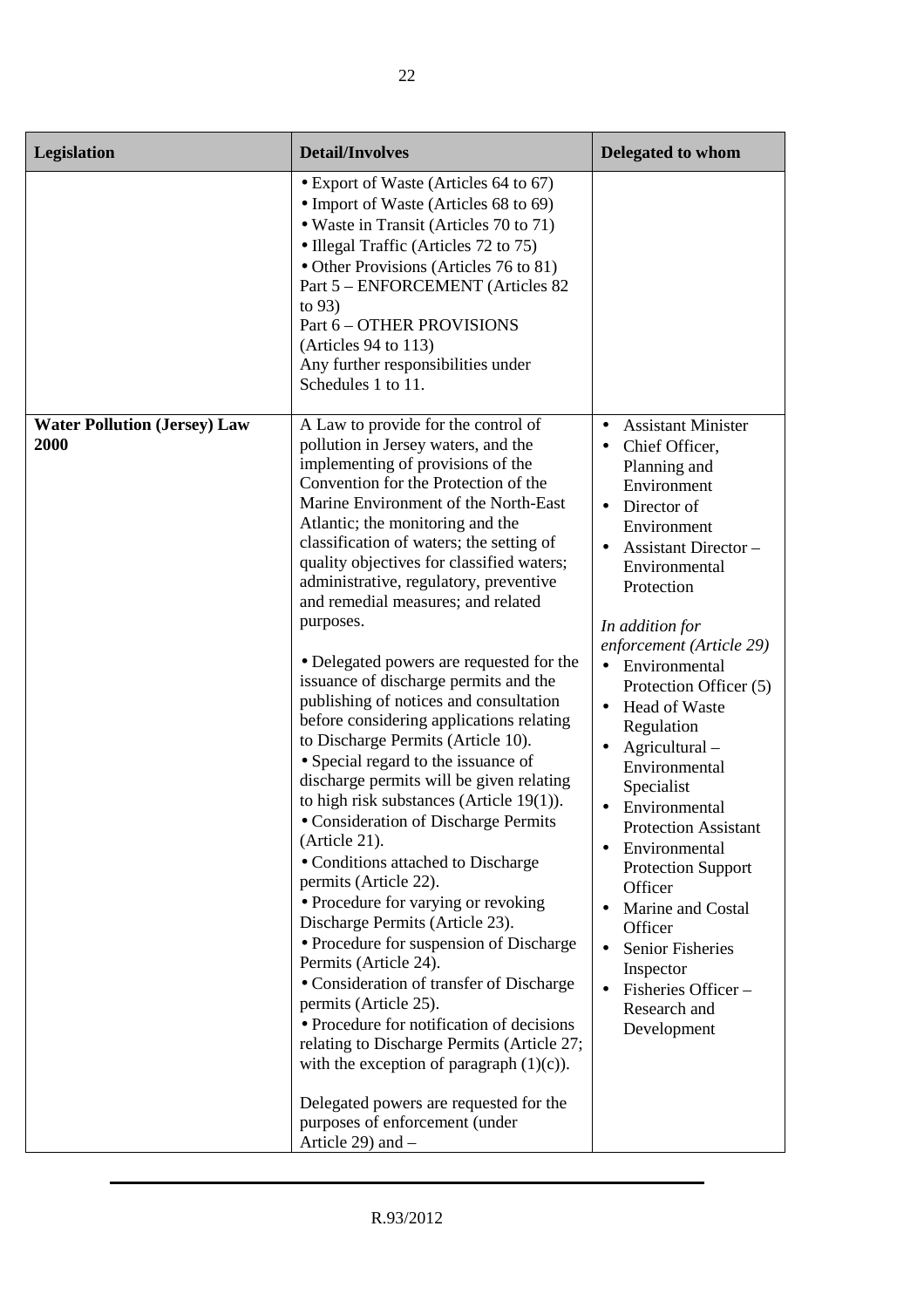| Legislation                    | <b>Detail/Involves</b>                                                                                                                                                                                                                                                                                                                                                                                                                                                                                                                                                                                               | <b>Delegated to whom</b>                                                                                                                                                                                                                                                                                                                   |
|--------------------------------|----------------------------------------------------------------------------------------------------------------------------------------------------------------------------------------------------------------------------------------------------------------------------------------------------------------------------------------------------------------------------------------------------------------------------------------------------------------------------------------------------------------------------------------------------------------------------------------------------------------------|--------------------------------------------------------------------------------------------------------------------------------------------------------------------------------------------------------------------------------------------------------------------------------------------------------------------------------------------|
|                                | • Access to documents relevant to Law<br>(Article 34);<br>• Requirement to produce information<br>relating to potentially polluting matter<br>(Article 35);<br>• Requirement for precautions to be<br>taken to prevent pollution (Article 36);<br>• Requirement for polluters to eliminate<br>and remediate pollution (Article 37);<br>• The procedure to be adopted in respect<br>of Articles 36-37 (Article 38);<br>• Ability of the Department to take<br>remedial action in respect of Articles 36<br>and $37$ (Article $39(1)$ );<br>• Transitional provisions in respect of<br>Discharge Permits (Schedule 5). |                                                                                                                                                                                                                                                                                                                                            |
| Water (Jersey) Law 1972        | • Jersey Water must provide 'wholesome<br>water' (Article 9).<br>• Enforcement of standards are<br>performed by officers.                                                                                                                                                                                                                                                                                                                                                                                                                                                                                            | <b>Assistant Minister</b><br>$\bullet$<br>Chief Officer,<br>Planning and<br>Environment<br>Director of<br>$\bullet$<br>Environment<br><b>Assistant Director -</b><br>Environmental<br>Protection<br>For the purposes of<br>enforcement<br>Environmental<br>Protection Officer (5)<br>Environmental<br><b>Protection Support</b><br>Officer |
| <b>Weeds (Jersey) Law 1961</b> | A Law to provide for preventing the<br>spreading of injurious weeds.<br>Delegated powers are requested for<br>enforcement activities to prevent the<br>spreading of injurious weeds (Article 2)<br>performed by the Inspectorate.                                                                                                                                                                                                                                                                                                                                                                                    | <b>Assistant Minister</b><br>$\bullet$<br>Chief Officer,<br>$\bullet$<br>Planning and<br>Environment<br>Director of<br>$\bullet$<br>Environment<br><b>Assistant Director of</b><br>$\bullet$<br>Environmental<br>Management and<br><b>Rural Economy</b>                                                                                    |